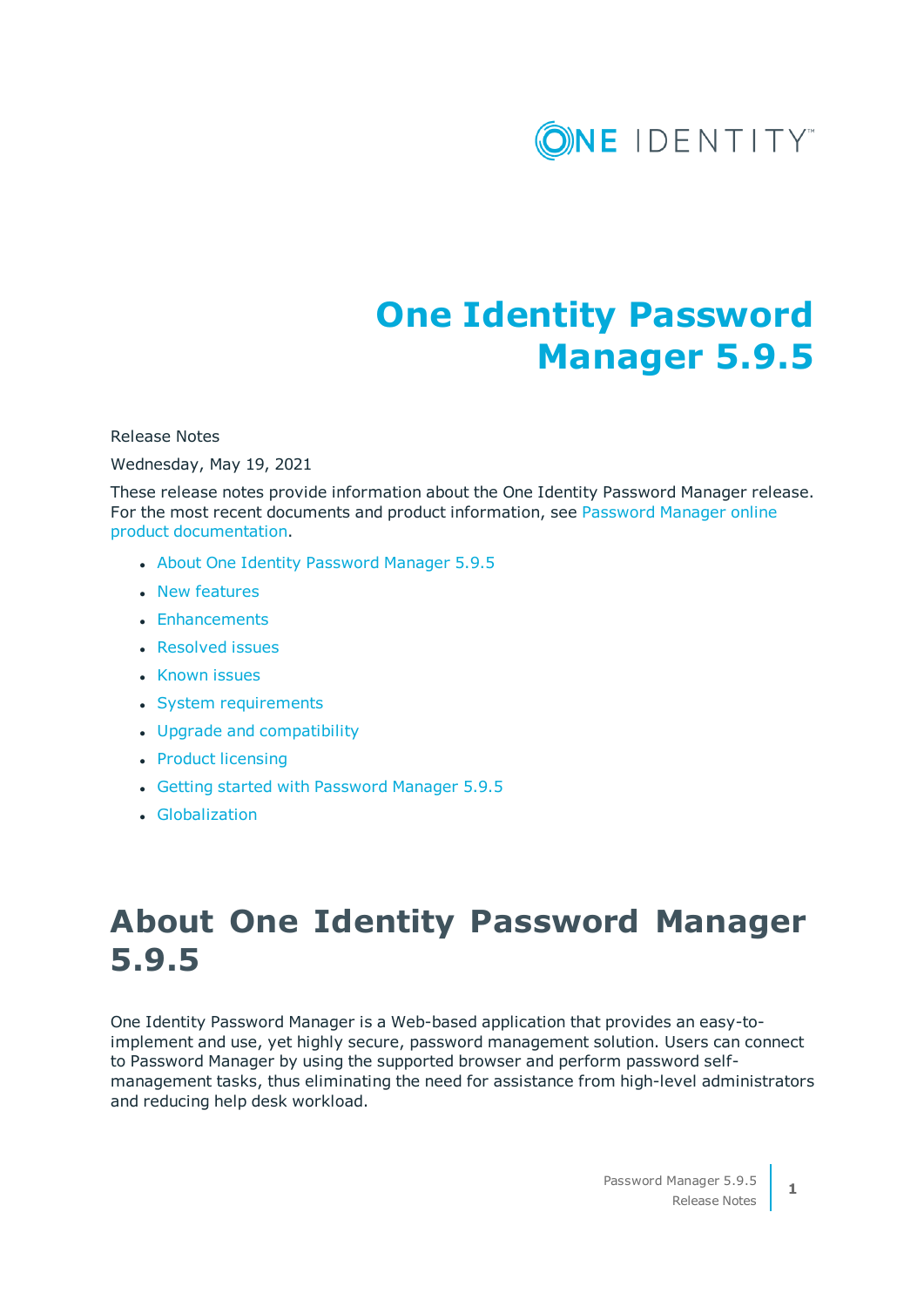The solution offers a powerful and flexible password policy control mechanism that allows the Password Manager administrator to ensure that all passwords in the organization comply with established policies.

# <span id="page-1-0"></span>**New features**

The following is a list of new features in this release.

- Password Manager Self-Service site is fully functional
- <sup>l</sup> Support for **Redistributable Secret Management Service** (rSMS) is fully functional
- Password Manager Group Policy ADM templates are migrated to ADMX format

See also: **[Enhancements](#page-1-1)** [Resolved](#page-3-0) issues

## <span id="page-1-1"></span>**Enhancements**

The following is a list of enhancements implemented in this release.

### **Table 1: Enhancements**

| <b>Enhancement</b>                                                                                                                                                                                                                    | <b>Issue ID</b> |
|---------------------------------------------------------------------------------------------------------------------------------------------------------------------------------------------------------------------------------------|-----------------|
| Password Manager Self-Service site is fully functional.                                                                                                                                                                               |                 |
| The Password Manager Self-Service site provides functionality similar to the<br>Legacy Self-Service site. The Password Manager Self-Service site includes<br>enhancements to the user interface to improve the usability of the site. |                 |
| • Web interface customization is fully implemented in Password<br>Manager Self Service site, which was a limitation in 5.9.3.                                                                                                         |                 |
| • Change Language configured from the Q&A profile is now supported in<br>the Password Manager Self Service site, which was a limitation in<br>5.9.3.                                                                                  |                 |
| It is possible to revert to the Legacy Self-Service site at any time.                                                                                                                                                                 |                 |
| • The URL for the PasswordManager _ADLDS has now been changed to<br>https:// <domain name="">/PMSelfServiceADLDS.</domain>                                                                                                            |                 |



**2**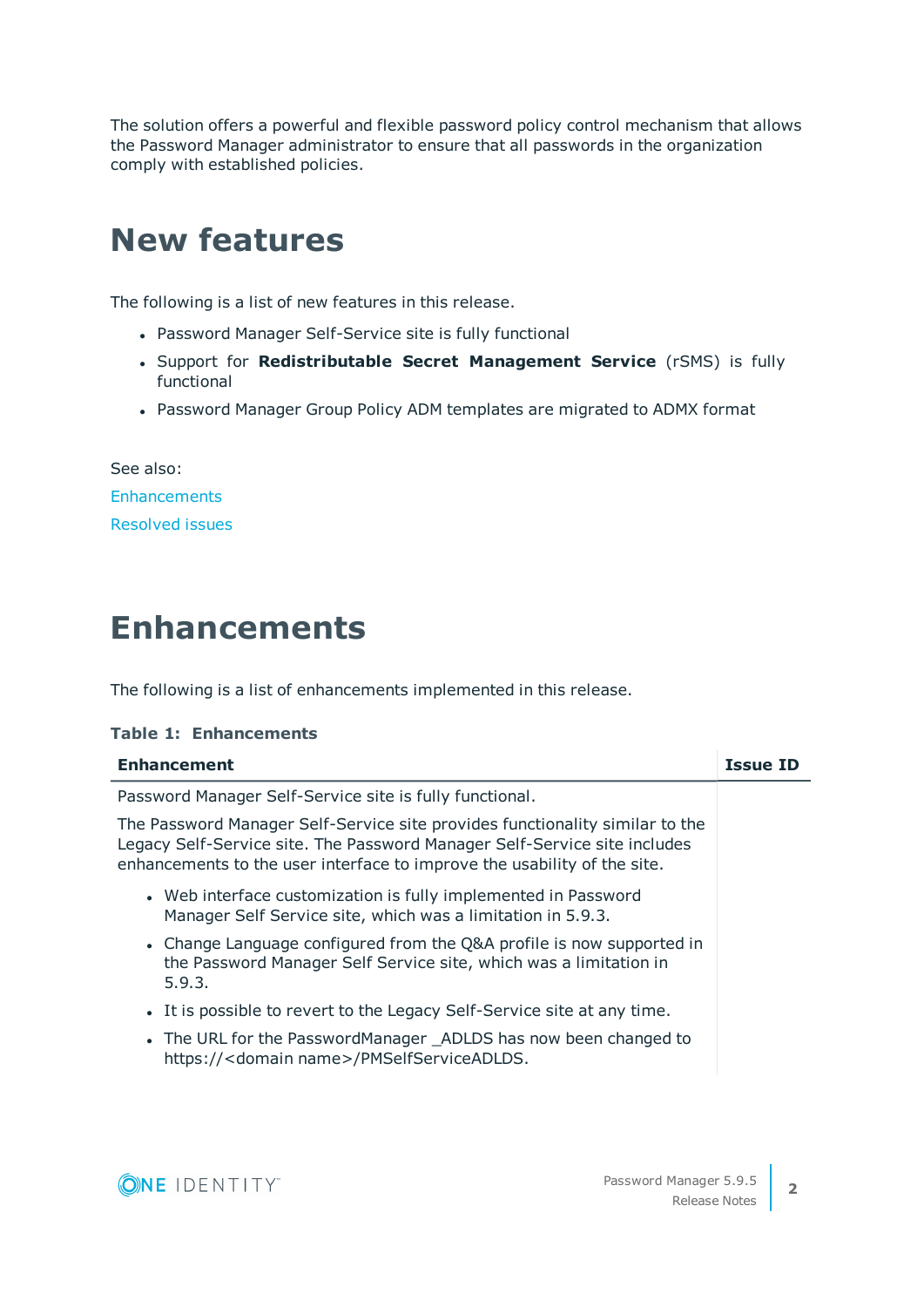| <b>Enhancement</b>                                                                                                                                                                                                                                                                                                      | <b>Issue ID</b> |
|-------------------------------------------------------------------------------------------------------------------------------------------------------------------------------------------------------------------------------------------------------------------------------------------------------------------------|-----------------|
| • The Password Manager Self Service site is now localized in other<br>supported languages too.                                                                                                                                                                                                                          |                 |
| <b>Alternative options</b>                                                                                                                                                                                                                                                                                              |                 |
| As an alternative to using Password Manager Self-Service site, use the<br>Legacy Self-Service site.                                                                                                                                                                                                                     |                 |
| Support for Redistributable Secret Management Service (rSMS) is fully<br>functional.                                                                                                                                                                                                                                    |                 |
| Redistributable Secret Management Service (rSMS) can be used to manage<br>user passwords across multiple connected systems. Using the rSMS service<br>it is possible to quickly synchronize the passwords across connected<br>systems. By default, the rSMS service is installed with the Password<br>Manager software. |                 |
| <b>Alternative options</b>                                                                                                                                                                                                                                                                                              |                 |
| The Redistributable Secret Management Service (rSMS) feature can be used<br>as an alternative to Quick Connect.                                                                                                                                                                                                         |                 |
| Permission checker PowerShell tool                                                                                                                                                                                                                                                                                      |                 |
| • Readme is improvised with details                                                                                                                                                                                                                                                                                     |                 |
| • Configuration. XML is clear and contains description                                                                                                                                                                                                                                                                  |                 |
| • Domain management account permissions and Local system permis-<br>sions are separated.                                                                                                                                                                                                                                |                 |
| The UI of Web interface customization is changed to support the two types of<br>Self Service site:                                                                                                                                                                                                                      |                 |
| • Self-Service UI 5.9.5 onwards                                                                                                                                                                                                                                                                                         |                 |
| • Self-Service site (pre-5.9.5).                                                                                                                                                                                                                                                                                        |                 |
| Licensing enhancements:                                                                                                                                                                                                                                                                                                 |                 |
| • Status of the license whether compliant/ Non-compliant is displayed in<br>the Admin site.                                                                                                                                                                                                                             |                 |
| • A column indicator to display the total purchased licenses and total<br>number of users using it.                                                                                                                                                                                                                     |                 |
| If a telephone license is expired and it is past the grace period of 30<br>days, users will not be able to authenticate via phone if you do not<br>decrease the number of user accounts set in the scope or do not<br>update the license.                                                                               |                 |
| Feedback form of the Password Manager Self service site is now<br>documented.                                                                                                                                                                                                                                           |                 |

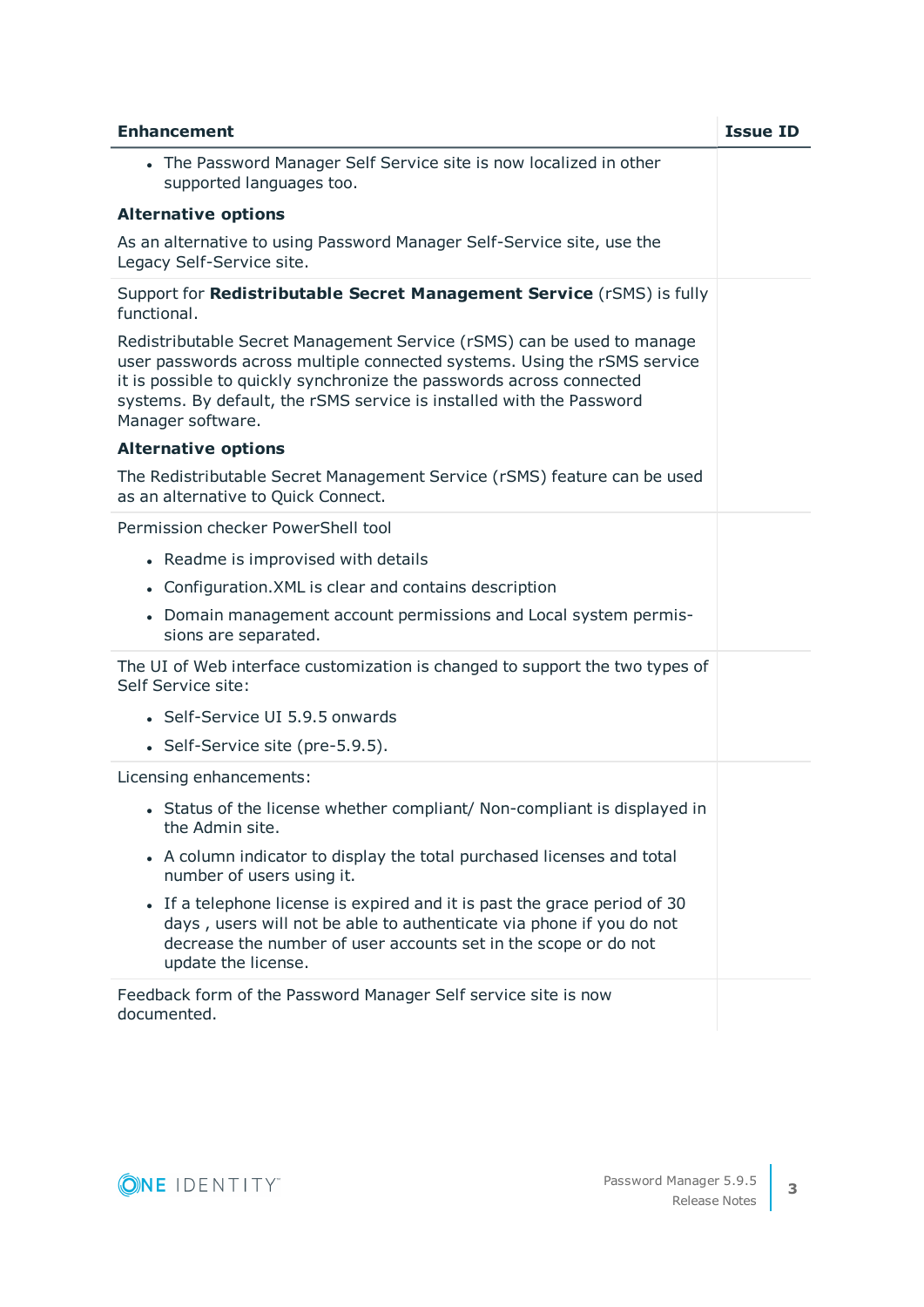| <b>Enhancement</b>                                                                                                                                                                                                                                                                                                               | <b>Issue ID</b> |
|----------------------------------------------------------------------------------------------------------------------------------------------------------------------------------------------------------------------------------------------------------------------------------------------------------------------------------|-----------------|
| Password Manager now supports the latest Jquery version 3.5.1.                                                                                                                                                                                                                                                                   |                 |
| Introduction of new window in the Offline Reset Password (OPR) to support<br>the QR code image in any resolution. It also provides the Self-Service site<br>URL for the user if it is already present in the registry of that client machine.                                                                                    |                 |
| Password Manager upgrade process has slight changes:                                                                                                                                                                                                                                                                             |                 |
| • Inplace upgrade has been improvised and with reduced steps during<br>the installation process.                                                                                                                                                                                                                                 |                 |
| • In-place upgrade will now install the following sites: Administration<br>Site, Helpdesk Site, Password Manager Self-Service Site, and Legacy<br>Self Service site                                                                                                                                                              |                 |
| • Manual upgrade now does not support Legacy self service site, by<br>default. It has to be exclusively installed                                                                                                                                                                                                                |                 |
| Clean installation of 5.9.5 now installs the following sites: Administration<br>site, Helpdesk site, Password Manager Self Service site. If the user intends<br>to have Legacy Self service site then, it needs to installed exclusively.                                                                                        |                 |
| The option Disable user search on Self-Service site for external<br>network. Defining Corporate IP Address Range from General<br>settings is required has now been changed to Allow user search from<br>external network and is now part of Allow users to search for their<br>accounts section in the Search and Logon Options. | 224128          |

# <span id="page-3-0"></span>**Resolved issues**

The following is a list of issues addressed in this release.

### **Table 2: Resolved issues**

| <b>Resolved issue</b>                                                                                                               | <b>Issue ID</b> |
|-------------------------------------------------------------------------------------------------------------------------------------|-----------------|
| reCAPTCHA images are not displayed in Secure Password Extension<br>(SPE).                                                           | 100051          |
| reCAPTCHA image is not validated on user search page if more than<br>one user is found.                                             | 100266          |
| reCAPTCHA is not validated if proxy is configured.                                                                                  | 109946          |
| Helpdesk site search limited to the specified attribute when Do not<br>allow users to search for their accounts option is selected. | 101164          |
| Starling does not use the complete proxy settings.                                                                                  | 106778          |

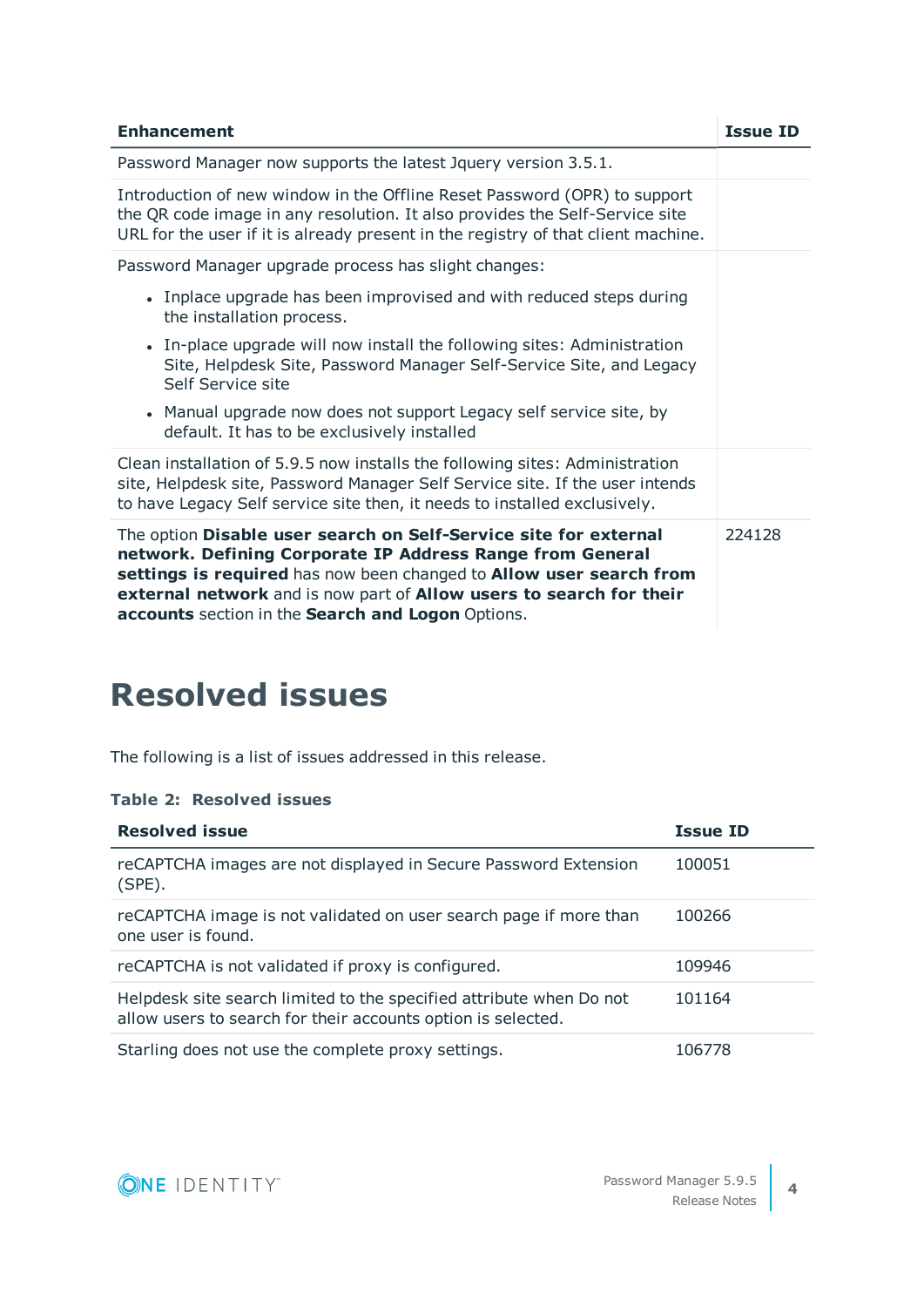| <b>Resolved issue</b>                                                                                                                           | <b>Issue ID</b> |
|-------------------------------------------------------------------------------------------------------------------------------------------------|-----------------|
| Error occurred while runnig password expiration task.                                                                                           | 790395          |
| Scheduled tasks fail in multi-processor systems.                                                                                                | 108986          |
| Server error in Password Manager user application.                                                                                              | 108086          |
| Failed to update user profile when all the options are selected as<br>registration mode and None is selected in mandatory registration<br>mode. | 110869          |
| Duplicate entries observed in user search reports.                                                                                              | 111445          |
| Removal of OneIdentity phone number from the Help file of PMUser<br>site.                                                                       | 125287          |
| <b>InstallDir</b> registry value being reset to default.                                                                                        | 85542           |
| SPE Popup notification not working as expected                                                                                                  | 125586          |
| User search in the Self Service site returns objects based on the AD<br>attribute "Office"                                                      | 127654          |
| High transaction response time observed for beyond 100Vu<br>concurrency load in user registration scenario.                                     | 139474          |
| Manage My Password accepts old password during 5 minutes after the<br>change                                                                    | 85601           |
| In-place upgrade to latest builds does not load the images without<br>page refresh                                                              | 99351           |
| No option to unjoin starling if it fails from PMAdmin site                                                                                      | 108356          |
| Starling join and subsequent SMS/Phone authentication are not<br>working as expected, during/after upgrades.                                    | 125349          |
| Server side request forgery (SSRF) Vulnerability in Password Manager<br>user site.                                                              | 127765          |
| Registration workflow for end user require corporate mobile phone as<br>optional, when starling is joined.                                      | 126565          |
| TLS 1.0 has to be enabled for Starling authentication to work.                                                                                  | 125661          |
| Password Manager service becomes unresponsive under user load.                                                                                  | 114913          |
| Page scrolling does not work on iPad devices.                                                                                                   | 90421           |
| Error when trying to send passcode.                                                                                                             | 117146          |
| Dictionary rule being validated after all other policy rules are<br>satisfied.                                                                  | 108328          |
| #USER_UPN_NAME# for Password Expiration is not working as                                                                                       | 110913          |

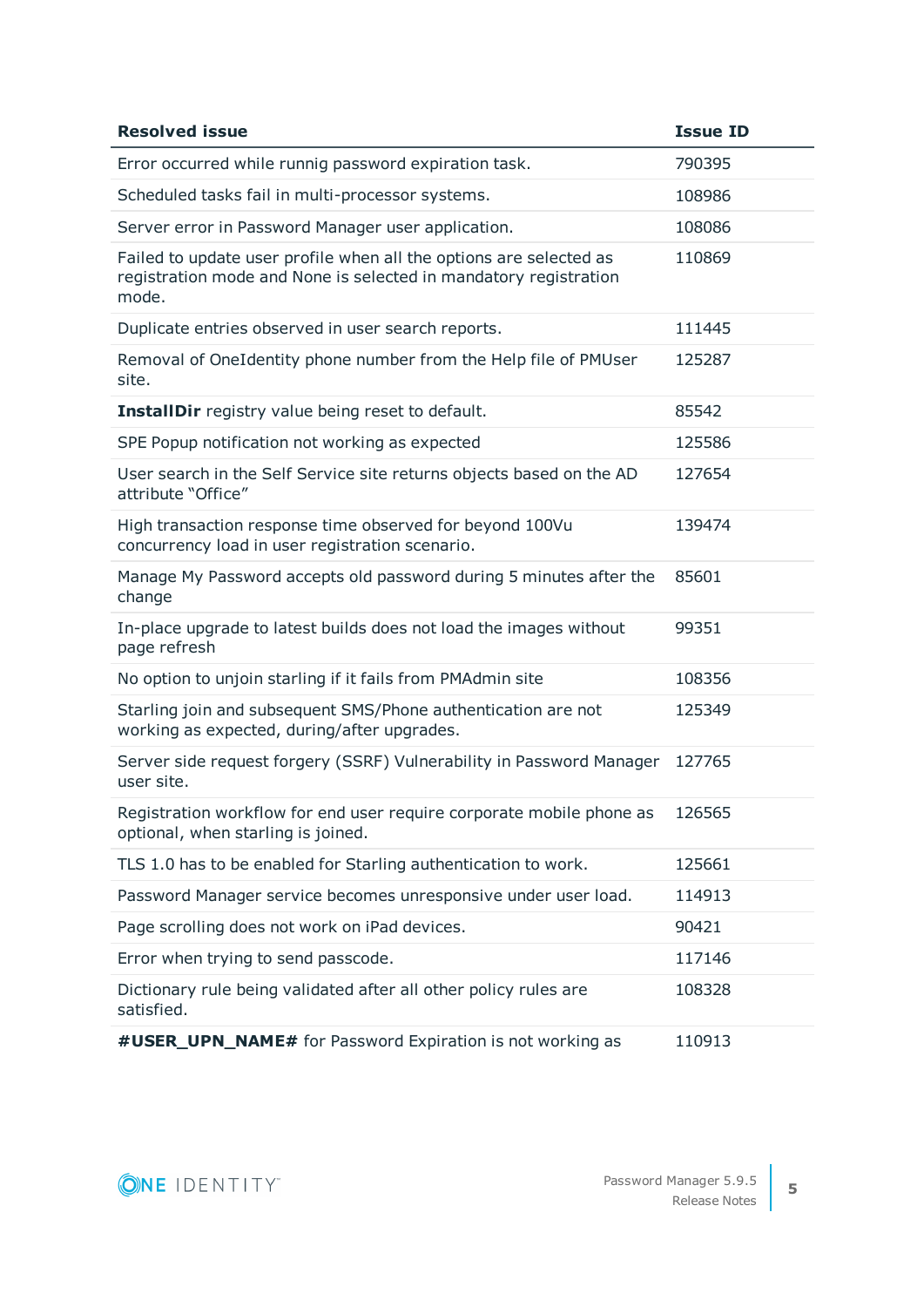| <b>Resolved issue</b>                                                                                                                                                                                                                                                                           | <b>Issue ID</b> |
|-------------------------------------------------------------------------------------------------------------------------------------------------------------------------------------------------------------------------------------------------------------------------------------------------|-----------------|
| expected.                                                                                                                                                                                                                                                                                       |                 |
| Reset Password workflow restricts helpdesk user to reset the<br>password if Password Age rule is configured.                                                                                                                                                                                    | 112471          |
| Lot of errors "Input string was not in a correct format" are captured in<br>the PM service logs.                                                                                                                                                                                                | 114241          |
| Unable to save the web service handler Power shell code in custom<br>web services.                                                                                                                                                                                                              | 114414          |
| Ability to remove the 0 (zero) through the script from the comment<br>attribute.                                                                                                                                                                                                                | 110228          |
| Configure persistent country code when post configuration of user's<br>phone number registration.                                                                                                                                                                                               | 110040          |
| Simplify customization/localization method for country code's country<br>name.                                                                                                                                                                                                                  | 110039          |
| Users With Apostrophes in their Name Do Not Meet Password<br>Complexity Rules.                                                                                                                                                                                                                  | 121280          |
| Missing "Hide my answers for security purposes" checkbox in Forgot<br>my password.                                                                                                                                                                                                              | 785014          |
| #USER_FIRST_NAME# and #USER_LAST_NAME# are not populated in<br>User Enforcement Rules email notifications.                                                                                                                                                                                      | 85530           |
| Password field does not support certain special characters leading to<br>incorrect behavior of password strength meter.                                                                                                                                                                         | 218978          |
| Password Manager license key grows indefinitely and gets corrupted<br>in the registry.                                                                                                                                                                                                          | 218133          |
| 0<br>NOTE: If you are upgrading to 5.9.x, it is recommended to<br>reinstall the license file once the upgrade is complete. Before<br>installing the license, delete the existing SoftLicense binary<br>value from [HKEY_LOCAL_<br>MACHINE\SOFTWARE\Wow6432Node\Quest Software]<br>registry key. |                 |
| User is not able to change/ reset password in self service and<br>helpdesk workflows, when Force user to change password at<br>next logon activity is enabled, with LDAP over SSL.                                                                                                              | 218760          |
| When <b>Authentication Methods</b> activity is configured for any<br>workflow, user can identify the wrongly answered question from the<br>HTTP Response object even after unchecking the <b>Allow users to see</b><br>what questions were answered correctly option.                           | 220312          |

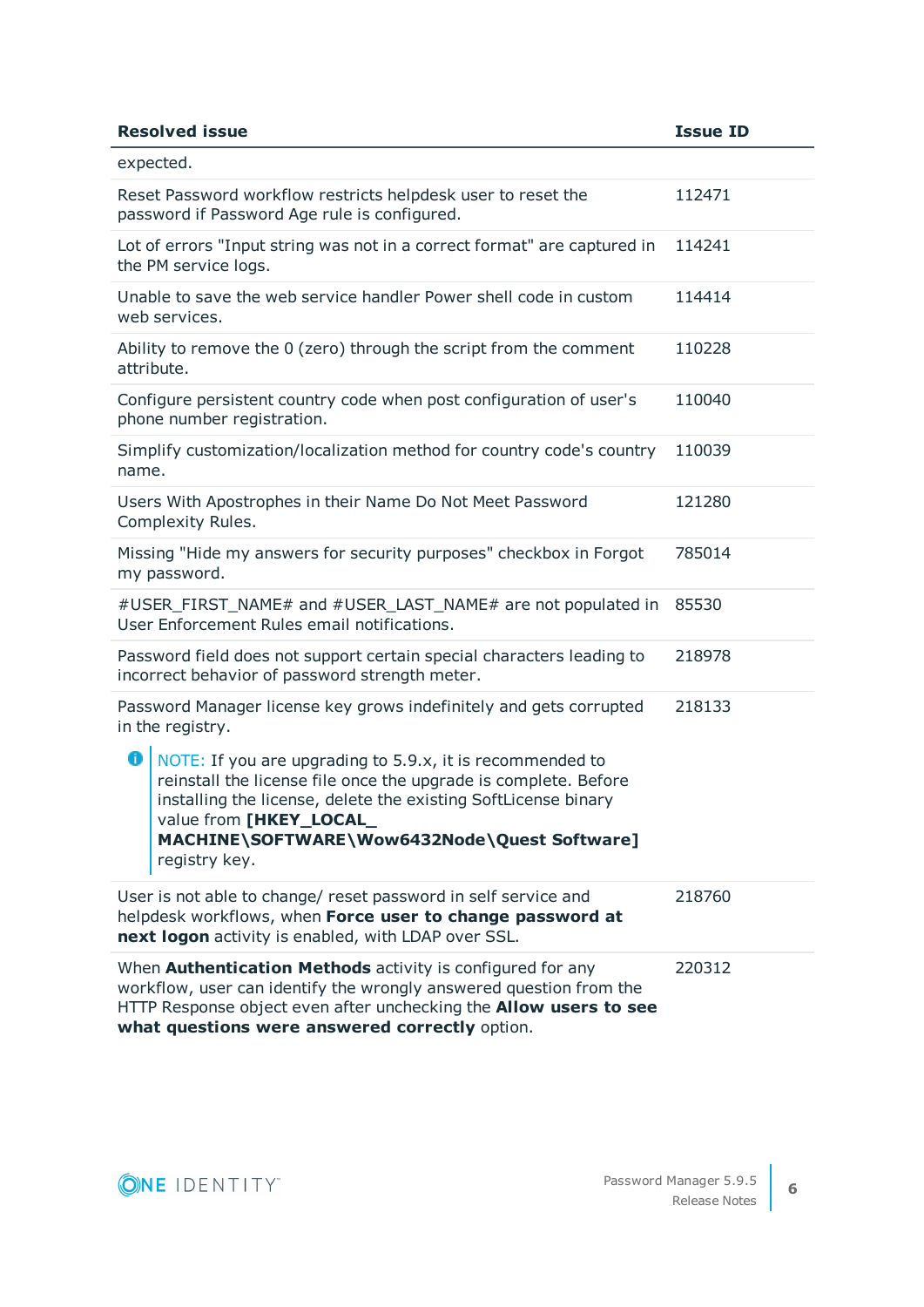| <b>Resolved issue</b>                                                                                                                                                                                                                                         | <b>Issue ID</b> |
|---------------------------------------------------------------------------------------------------------------------------------------------------------------------------------------------------------------------------------------------------------------|-----------------|
| User search with Domain\UserName does not show any results when<br>Users must enter their logon names for identification on the<br>Self-Service site option is selected.                                                                                      | 229152          |
| When Security questions are selected as the registration mode and<br>if both E-mail and Mobile values are configured in the Active<br>Directory before the user registration, Access is Denied error occurs<br>while saving Q&A profile from the PMUser site. | 227358          |
| In the self-service site, partial username search from an external<br>network displays the self-service tasks even if <b>Allow user search</b><br>from external network option is selected.                                                                   | 224128          |
| ARS integration section has now been removed from the Admin guide.                                                                                                                                                                                            | 228591          |
| Content related to configuring read/write permissions to the E-Mail<br>and Mobile attribute for Corporate Authentication is not available in<br>the Password Manager Admin Guide.                                                                             | 228049          |
| One Identity rSMS service runs successfully with the PM service<br>account when installed, but fails to run when the account credentials<br>are changed.                                                                                                      | 228856          |
| Admin guide is now updated for occurrences of Vericloud with<br>Vericlouds.                                                                                                                                                                                   | 226427          |
| Password Manager Self Service site does not allow to reset the<br>password without the challenge code if <b>Allow users to reset</b><br>passwords offline option is enabled in the Reset Password in<br>Active directory activity of the workflow.            | 221679          |
| PM Self service site does not appear appropriately when accessed on<br>the default browser of Android Tablet.                                                                                                                                                 | 233336          |
| Maximum Password Age configured as part of PM Password Policy,<br>does not allow user to change password when user's password expires<br>or when user's last password change duration is greater than<br>Maximum Password Age.                                | 230900          |
| Permission Checker script unable to report the missing permissions<br>required when the Password Manager Administrator is configured as a<br>domain user with minimal permissions.                                                                            | 234824          |
| Though Recaptcha is enabled, error message does not appear in UI<br>when the internet connection is disabled.                                                                                                                                                 | 216728          |
| Password Manager authentication gets impacted when Microsoft<br>updates settings for LDAP channel binding and LDAP signing.                                                                                                                                   | 201031          |
| User is not able to reset the password in the AD environment even<br>after enabling the Force user to change password at next logon                                                                                                                           | 218760          |

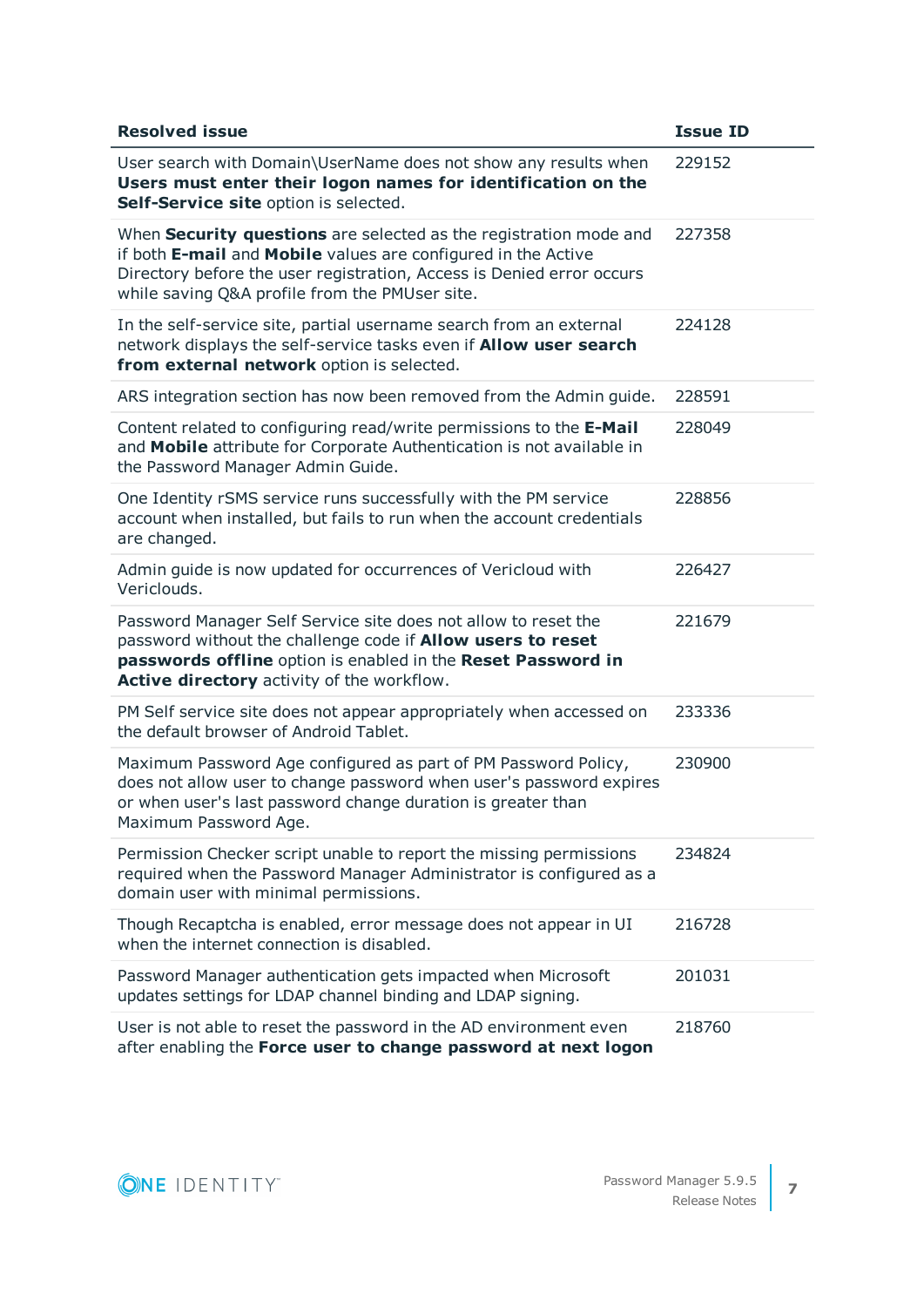| <b>Resolved issue</b>                                                                                                                                                                                                                                                 | <b>Issue ID</b> |
|-----------------------------------------------------------------------------------------------------------------------------------------------------------------------------------------------------------------------------------------------------------------------|-----------------|
| activity with LDAP over SSL.                                                                                                                                                                                                                                          |                 |
| Password Manager server reaches 100% CPU utilization<br>intermittently.                                                                                                                                                                                               | 215747          |
| When <b>Authentication Methods</b> activity is configured for any<br>workflow, user can identify the wrongly answered question from the<br>HTTP Response object even after unchecking the <b>Allow users to see</b><br>what questions were answered correctly option. | 220312          |
| User Status Statistics schedule task fails with LINQ exception when<br>processing big groups.                                                                                                                                                                         | 220083          |
| Few fields of the PMUser Site does not appear, when accessed on an<br>Android Tablet Browser.                                                                                                                                                                         | 167521          |
| Disabled users are not able to register with Password Manager<br>successfully.                                                                                                                                                                                        | 221967          |
| Improper error messages appear when Google recaptcha service is<br>not available.                                                                                                                                                                                     | 220045          |
| Support for reCAPTCHA v3 in PM application along-with configurable<br>reCAPTCHA score (applicable to Legacy Self service only)                                                                                                                                        | 226568          |
| When a PM service account is different than that of the logged in user<br>account, installation of hotfix resets and locks the service account<br>credentials.                                                                                                        | 228256          |
| In the self-service site, partial username search displays the self-<br>service tasks even if Allow user search from external network<br>option is selected.                                                                                                          | 224128          |
| When security questions are selected as the registration mode, Access<br>is Denied error occurs while saving Q&A profile from the PMUser site.                                                                                                                        | 227358          |
| Reminder to Change Password and User Status Statistics schedule<br>task fails with timeout exception.                                                                                                                                                                 | 227730          |
| Service connection endpoint and replication container objects are not<br>getting created for secondary replication instance.                                                                                                                                          | 227941          |
| Reminder to Change Password and other scheduled tasks are failing<br>on both the replication instances.                                                                                                                                                               | 231398          |
| Complexity Rule is not working as expected when the user account<br>name has less than 3 characters.                                                                                                                                                                  | 231562          |
| Complexity Rule password policy validation does not consider "." and<br>"_" as special characters.                                                                                                                                                                    | 233386          |
| Some of the special characters supported by windows were not                                                                                                                                                                                                          | 235732          |

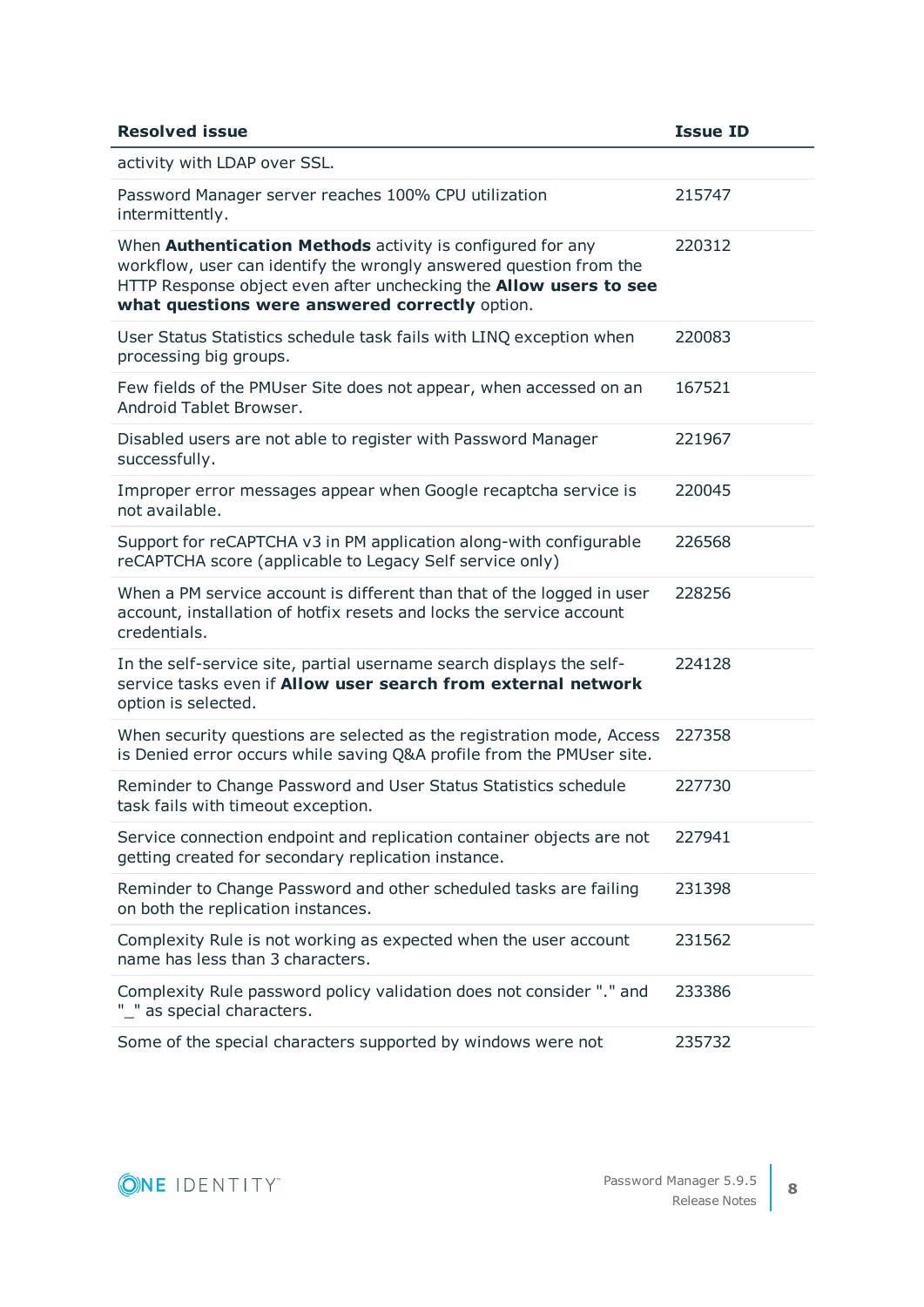| <b>Resolved issue</b>                                                                                                                                               | <b>Issue ID</b> |
|---------------------------------------------------------------------------------------------------------------------------------------------------------------------|-----------------|
| supported by Password Manager while checking for complexity rule.                                                                                                   |                 |
| PM policy Complexity Rule validation fails when the characters of the<br>user name are separated by space and are also part of the password<br>entered.             | 235469          |
| User cannot complete registration from Self-Service site if "Personal<br>contact method" is selected during registration.                                           | 237830          |
| Service connection endpoint and replication container objects are not<br>getting created for secondary replication instance.                                        | 227941          |
| jQuery has to be upgraded to version 3.4 to avoid new security<br>vulnerability, which enabled attackers to overwrite a JavaScript<br>application object prototype. | 217557          |
| reCAPTCHA icon does not appear in iPhone Safari/Chrome browsers.                                                                                                    | 237080          |
| Scheduled Task execution fails on an environment configured with<br>SSL.                                                                                            | 235453          |
| Leaf node created has permissions set to only the Computer account<br>and the Domain Admin group, but not the Domain Users group.                                   | 113376          |
| Starling Unjoin fails from Password Manager due to SSL/TLS version<br>changes in Starling.                                                                          | 241191          |
| User cannot validate password in PMADLDSUser page.                                                                                                                  | 243161          |
| PMUser site displays "You cannot use this account to log on to the Self-<br>Service Site" error message when user named "SAVE" is accessed.                         | 242412          |
| Leaf node created has permissions set only to the Computer account<br>and to the Domain Admin group, but not to the Domain Users group.                             | 248783          |
| Support for reCAPTCHA v3 authentication(applicable to Legacy Self<br>service site only)                                                                             | 241594          |
| Reminder to Change Password and User Status Statistics schedule<br>task fails with timeout exception.                                                               | 249374          |
| Starling authentication fails when spaces are present as a separator in<br>the mobile attribute of a user.                                                          | 250379/250669   |
| QR Code of OPR breaks when the Windows screen resolution is more<br>than 100%.                                                                                      | 239501          |
| In Quick Connect, choosing Change password in this system<br>independently from Active Directory option does not work as<br>expected.                               | 169315          |

**Workaround**: It is recommended to use Legacy Self-Service Site.

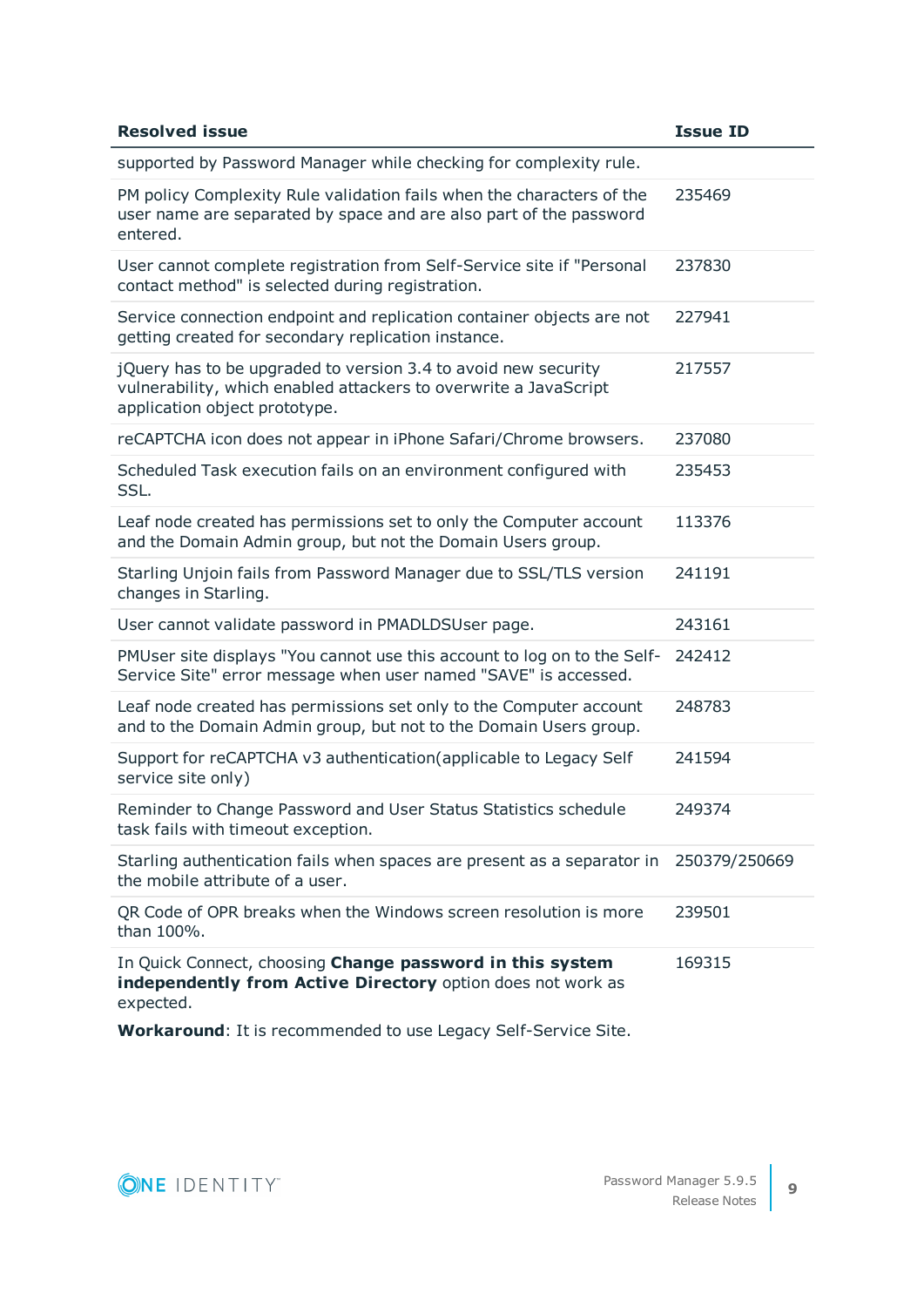| <b>Resolved issue</b>                                                                                                                                          | <b>Issue ID</b> |
|----------------------------------------------------------------------------------------------------------------------------------------------------------------|-----------------|
| <b>Please complete the reCAPTCHA</b> message is shown in the search<br>page when a non-existing user is searched in the Password Manager<br>Self Service site. | 170886          |
| <b>Workaround:</b> Search user with valid username and correct<br>reCAPTCHA in the Password Manager self Service site.                                         |                 |
| Installation of Password Manager 5.9.x on a non-supported OS does<br>not show a user-friendly message.                                                         | 215686          |
| <b>Workaround:</b> Password Manager installation has to always happen<br>on a supported version of OS.                                                         |                 |
| Post upgrade of Password Manager from 5.9.x onwards, Digital signa-<br>tures tab is missing for few DLL files.                                                 | 215928          |
| UI Hangs when S2FA is enabled for Admin, and when Starling is not<br>reachable/account is disabled.                                                            | 252250          |
| Password Manager application to use the latest available jQuery<br>version [3.5.1] in its application.                                                         | 245028          |

# <span id="page-9-0"></span>**Known issues**

The following is a list of issues, including those attributed to third-party products, known to exist at the time of release.

### **Table 3: Known issues**

| <b>Known issue</b>                                                                                                                                                                                                                                                                                   | <b>Issue ID</b> |
|------------------------------------------------------------------------------------------------------------------------------------------------------------------------------------------------------------------------------------------------------------------------------------------------------|-----------------|
| On the Helpdesk Site, if the AutoGenerated password is enabled, the<br>AutoGenerated password is not accepted, and the button is displayed by<br>default. This issue occurs, if the company does not have a password policy<br>set in Active Directory.                                              | 264489          |
| Workaround: Set the password policy in Active Directory.                                                                                                                                                                                                                                             |                 |
| The Q&A Policy can be saved without filling the mandatory questions fields.<br>By leaving these fields empty, certain self-service workflows will not work.                                                                                                                                          | 261495          |
| <b>Workaround:</b> Always provide mandatory questions when you are<br>configuring the Q&A Policy.                                                                                                                                                                                                    |                 |
| When scheduling tasks, the administrator can select a date which has already<br>passed, and schedule a task for that day. For example, the administrator can<br>select 2020-12-31 when, in fact, the current date is 2021-01-01. A status<br>message is displayed of the un-register scheduled task. | 261496          |

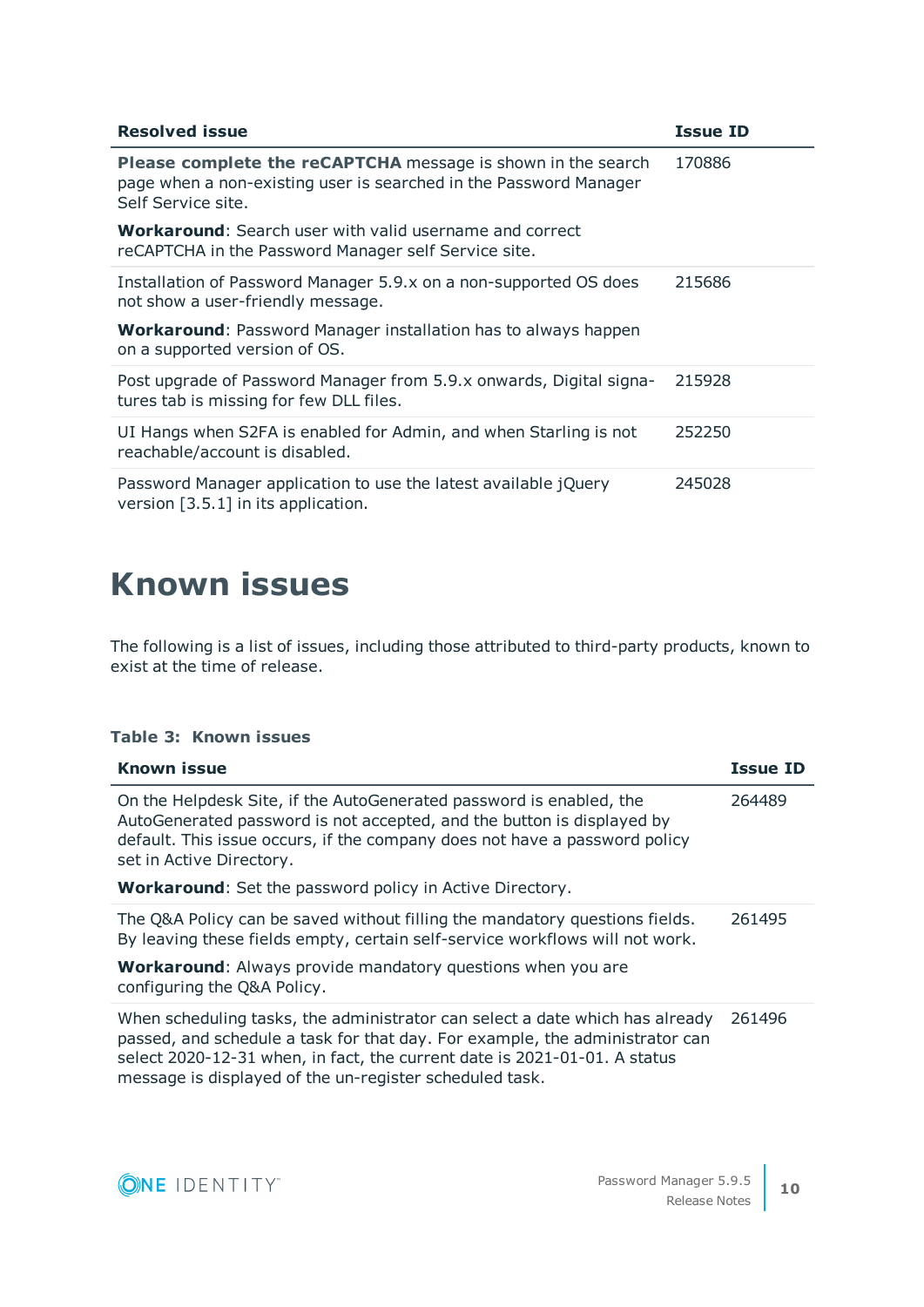| <b>Known issue</b>                                                                                                                                                                                                                                                                                                        | <b>Issue ID</b> |
|---------------------------------------------------------------------------------------------------------------------------------------------------------------------------------------------------------------------------------------------------------------------------------------------------------------------------|-----------------|
| Workaround: Currently, there is no workaround for this issue.                                                                                                                                                                                                                                                             |                 |
| Installing the hotfix locks the service account when UPN is used as service<br>account.                                                                                                                                                                                                                                   | 255614          |
| Workaround: Change the service account to "domainname\username"<br>format and provide a password for the same service account user, and then,<br>install the hotfix.                                                                                                                                                      |                 |
| Users may fail to log in on the Self-Service site using their user principal<br>names (UPNs).                                                                                                                                                                                                                             | 203516          |
| <b>Workaround:</b> Remove the corresponding managed domain from user scopes<br>of configured Management Policies and add it again.                                                                                                                                                                                        |                 |
| On the Self-Service site, users may fail to authenticate themselves with<br>passwords, if passwords contain only blank characters.                                                                                                                                                                                        | 217751          |
| <b>Workaround:</b> Users must change passwords so that passwords do not<br>contain only blank characters.                                                                                                                                                                                                                 |                 |
| If you add a domain group to a user scope on the Administration site and then<br>rename the group using standard Active Directory management tools (for<br>instance, the "Active Directory Users and Groups" console), Password<br>Manager may not rename the group on the User Scope page of the<br>Administration site. | 220304          |
| Workaround: Remove the group from the user scope and add it again.                                                                                                                                                                                                                                                        |                 |
| If a user belongs to user scopes of two Management Policies, the user may<br>receive two email notifications instead of one when enforcement rules and<br>reminders are applied.                                                                                                                                          | 220778          |
| <b>Workaround:</b> Either remove the user from the user scope of one<br>Management Policy or from user scopes of enforcement rules and reminders<br>belonging to a single Management Policy.                                                                                                                              |                 |
| If a domain management account is disabled or its password is changed,<br>Password Manager continues to access managed domains and no errors<br>occur.                                                                                                                                                                    | 221124          |
| After importing the configuration to a Password Manager instance, there may<br>be no notification on the Administration site that the account used to connect<br>to the domain is invalid if the Password Manager Service account is used for<br>connection.                                                              | 259528          |
| <b>Workaround:</b>                                                                                                                                                                                                                                                                                                        |                 |
| • After importing the configuration to a Password Manager instance<br>residing in a different domain or installed on a standalone server,<br>verify each domain connection and accounts used to access domains.                                                                                                           |                 |

• Do not use the "Password Manager Service account" setting for connect-

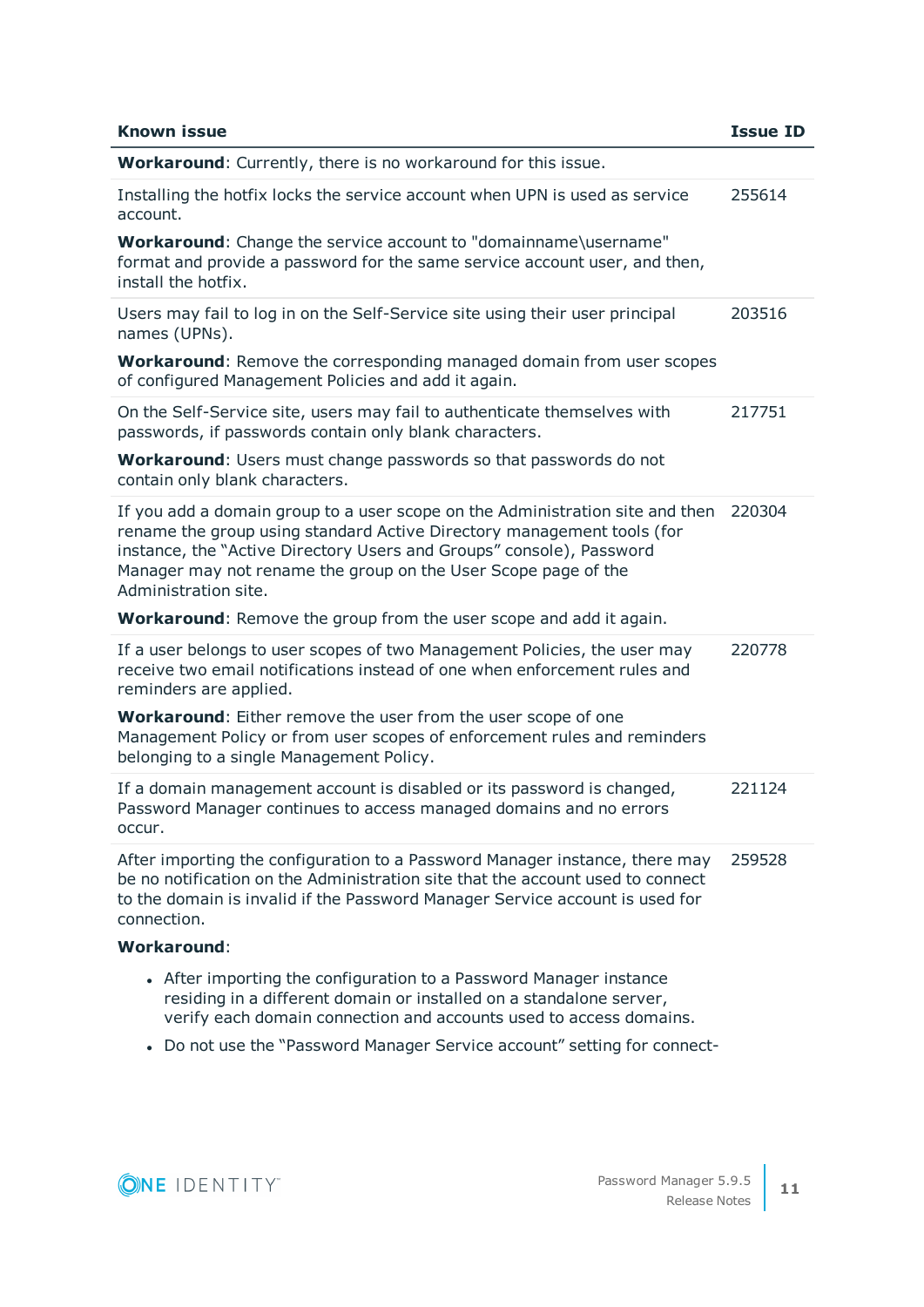| <b>Known issue</b>                                                                                                                                                                                                                                                                                                         | <b>Issue ID</b> |
|----------------------------------------------------------------------------------------------------------------------------------------------------------------------------------------------------------------------------------------------------------------------------------------------------------------------------|-----------------|
| ing to managed domains if Password Manager instances are installed in<br>different domains or on standalone servers.                                                                                                                                                                                                       |                 |
| Search for users may fail on the Self-Service and Helpdesk sites and a list of<br>domain controllers for a managed domain may fail to be displayed on the<br>Administration site, when a new domain controller is being promoted in the<br>environment.                                                                    | 315876          |
| <b>Workaround:</b> Stop all Password Manager application pools in the IIS and<br>start them after the domain controller has been promoted and corresponding<br>changes have been replicated.                                                                                                                               |                 |
| When two Management Policies have mutually exclusive user scopes, search<br>for users on the Self-Service or Helpdesk site may fail.                                                                                                                                                                                       | 324517          |
| <b>Workaround:</b> Do not create Management Policies with mutually exclusive<br>user scopes, i.e. do not add the same groups to the scope of users allowed to<br>access the Self-Service site in one Management Policy and to the scope of<br>users denied access to the Self-Service site in the other Management Policy. |                 |
| When several domains sharing the same UPN suffix are added to the user<br>scope, Password Manager may fail to find users on the Self-Service site when<br>search for users belonging to a domain other than the first one is performed<br>by a user principal name.                                                        | 353295          |
| <b>Workaround:</b> Perform the following steps on the "Search and Logon<br>Options" page of the Administration site:                                                                                                                                                                                                       |                 |
| 1. Select the "Users must enter the following user account attribute for<br>identification" option.                                                                                                                                                                                                                        |                 |
| 2. Enter the userPrincipalName value in the text box below that option.<br>3. Click Save.                                                                                                                                                                                                                                  |                 |
| After upgrade, the Password Manager service may not start as expected.                                                                                                                                                                                                                                                     | 468736          |
| <b>Workaround:</b> Use the Services console (Services.msc) to start the<br>Password Manager service: Right-click that service in the console, and then<br>click Start.                                                                                                                                                     |                 |
| After upgrade, you may view old QPM* application(s) in the IIS Manager<br>console.                                                                                                                                                                                                                                         | 468735          |
| <b>Workaround:</b> You may safely delete the old QPM* application(s) in the IIS<br>Manager console.                                                                                                                                                                                                                        |                 |
| Form authentication fails for admin site if the domain name is not specified.                                                                                                                                                                                                                                              | 98052           |
| <b>Workaround:</b> Provide the Domain name or Username to log into the Admin<br>site.                                                                                                                                                                                                                                      |                 |
| Browser session crashes and an error is displayed in the windows event log,<br>when the dictionary file between the size of 10 MB to 20 MB is edited from the                                                                                                                                                              | 115957          |

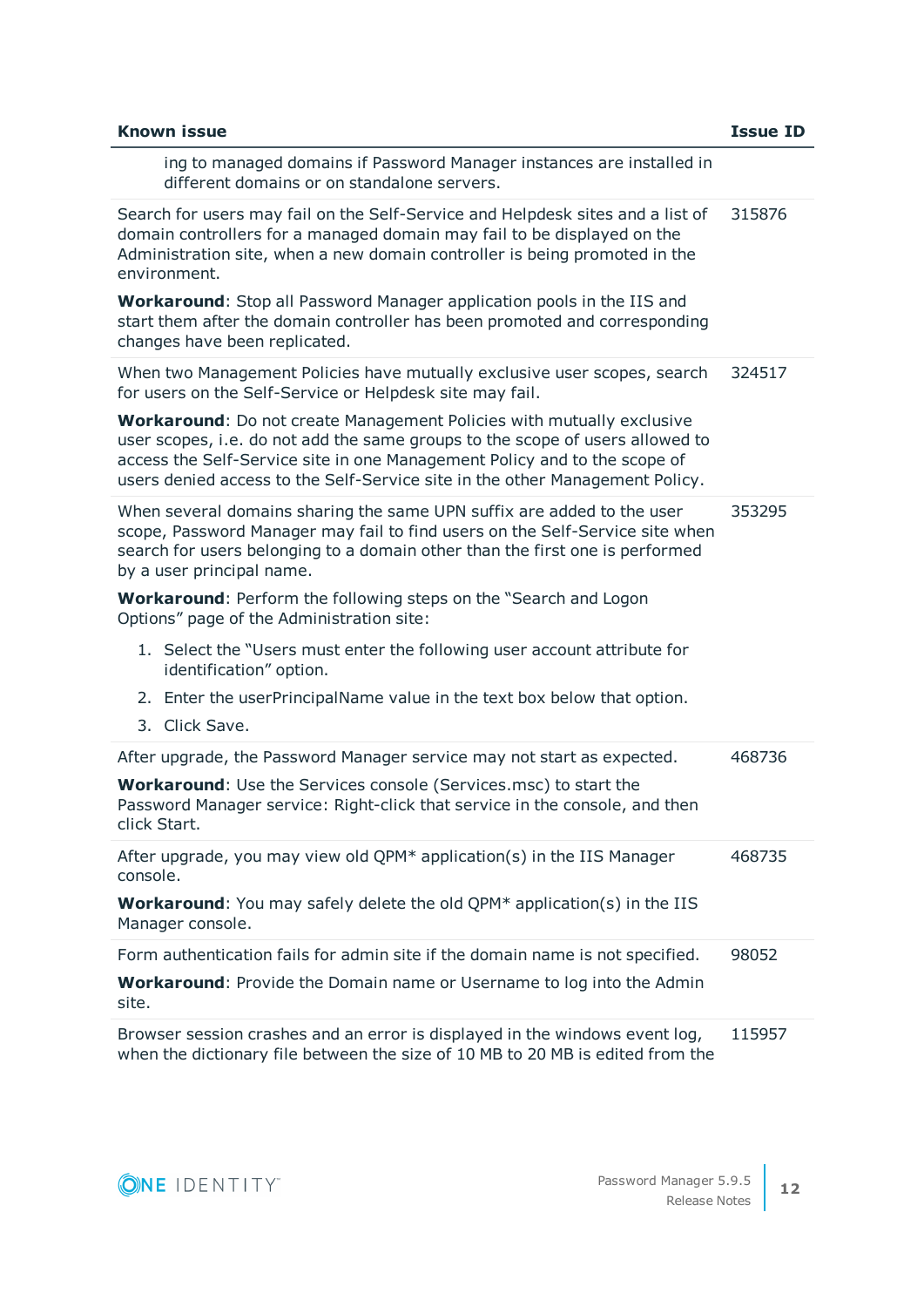### **Known issue Issue ID**

| Password Policy.                                                                                                                                                                                                          |        |
|---------------------------------------------------------------------------------------------------------------------------------------------------------------------------------------------------------------------------|--------|
| <b>Workaround:</b> If any modifications have to be made to the Dictionary file<br>exceeding size greater than 10 MB, it has to be edited from the domain<br>machine where the Password Policy Manager (PPM) is installed. |        |
| On Windows Server 2019, services for Password Manager and rSMS is<br>stopped.                                                                                                                                             | 127587 |
| <b>Workaround:</b> Ensure that the DC machine and clients are at two separate<br>entities.                                                                                                                                |        |
| rSMS service restart is required for custom log path and custom certificate<br>changes.                                                                                                                                   | 113794 |
| A warning is displayed by the One Identity rSMS Service when you try to<br>uninstall/ upgrade existing Password Manager version while the rSMS service<br>is still running.                                               | 116469 |
| Workaround: Accept the Warning and proceed with the uninstallation.                                                                                                                                                       |        |
| In Quick Connect, unable to synchronize passwords when password is<br>changed from the target to the source Active Directory system.                                                                                      | 167573 |
| <b>Workaround:</b> Restart the Quick Connect Capture Agent Service on all the<br>source and target systems.                                                                                                               |        |
| On the Password Manager Administrator site, the page keeps loading after<br>removing a custom workflow that was added.                                                                                                    | 169056 |
| <b>Workaround:</b> Refresh the page to completely delete the custom workflow.                                                                                                                                             |        |
| Password Manager self-service site is not launched on SPE through a 32-bit<br>system.                                                                                                                                     | 167871 |
| <b>Workaround:</b> Recommend to use the Legacy self-service site on a 32-bit<br>system.                                                                                                                                   |        |
| The user interface does not function as expected, when a large organizational<br>unit (OU) is unregistered and the unregister task is stopped.                                                                            | 168143 |
| Workaround: Refresh the unregister user page.                                                                                                                                                                             |        |
| Unable to edit or delete the translated questions in the Q&A profile.                                                                                                                                                     | 168957 |
| <b>Workaround:</b> Add another translated language to edit the previous<br>translated question.                                                                                                                           |        |
| The Password Policy Rules are not displayed in the Legacy self service site or<br>the Password Manager self service site for Password Manager ADLDS.                                                                      | 169763 |
| <b>Workaround: Password Policy rules are displayed when the configured</b><br>ADLDS instance and the Password Manager server instance is configured on                                                                    |        |

the same machine

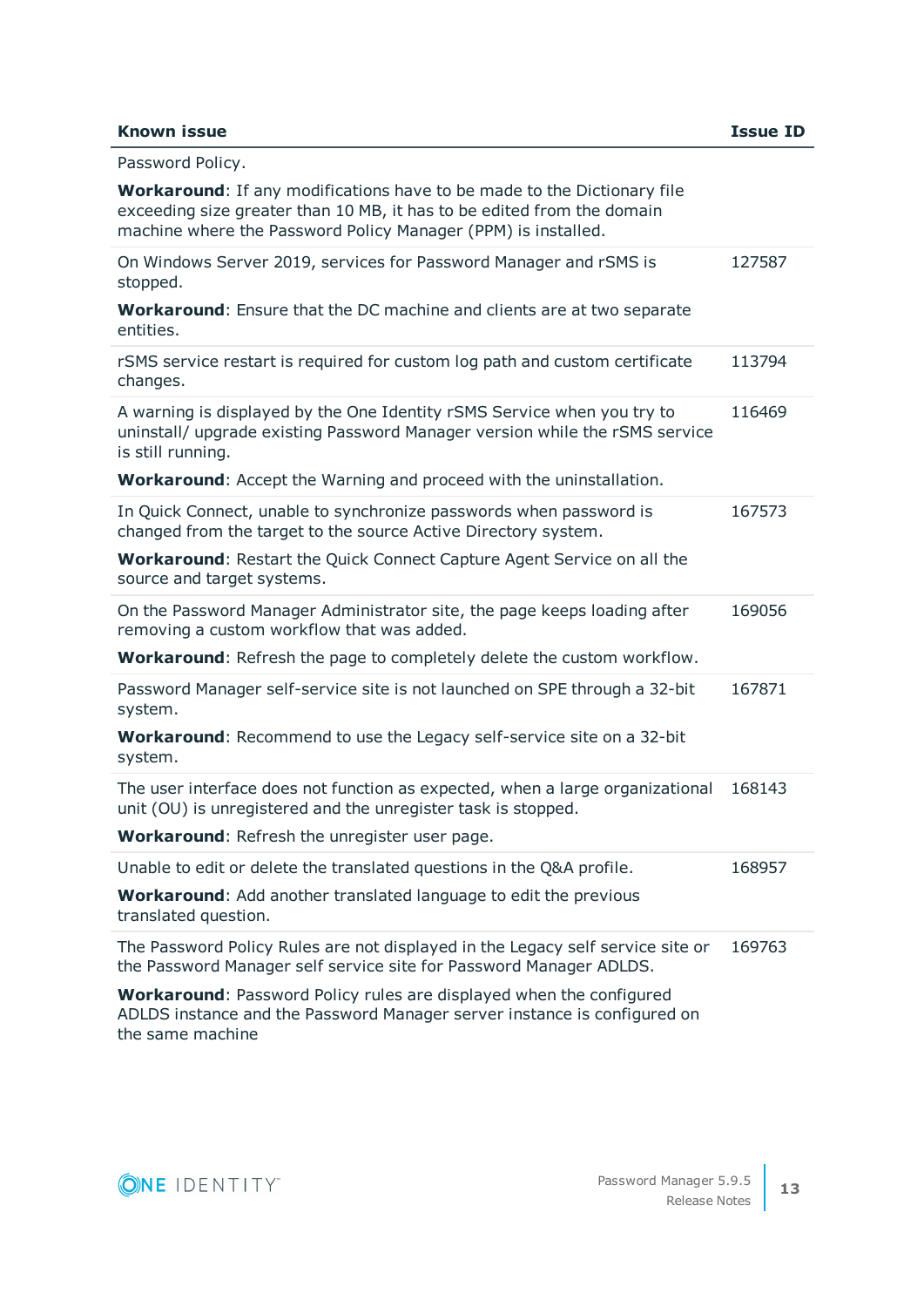| <b>Known issue</b>                                                                                                                                                                                               | <b>Issue ID</b> |
|------------------------------------------------------------------------------------------------------------------------------------------------------------------------------------------------------------------|-----------------|
| Not able to access the Password Manager Administrator site when the domain<br>user is the member of the local PMAdmin group.                                                                                     | 170441          |
| <b>Workaround:</b> For PM versions 5.8.x or later, users must be a part of the<br>local PMAdmin group and either of IIS_IUSRS or Administrators group to<br>access the PMAdmin site.                             |                 |
| #OPERATOR_ACCOUNT_NAME#, #OPERATOR_IP#, #WORKFLOW_<br>RESULT#, and #WORKFLOW_SUMMARY# parameters are not populated<br>in the email notification.                                                                 | 141728          |
| After upgrading Password Manager to 5.9.x, duplicate URL references are<br>created for user site.                                                                                                                | 169921          |
| <b>Workaround:</b> Open the location where the shortcuts of the URL are present<br>and delete, if not required.                                                                                                  |                 |
| Allow users to specify different password for this system option is<br>not working as expected.                                                                                                                  | 169325          |
| <b>Workaround:</b> Restart the Quick Connect Capture Agent Service on all the<br>source and target systems.                                                                                                      |                 |
| After upgrading to Password Manager 5.9.x ADLDS version, search and logon<br>page under General Settings menu displays an error when modified.                                                                   | 170560          |
| Workaround: Replace the sAMAccountName attribute with cn in the<br>Helpdesk site page under search and logon options for the option Users<br>must enter the following user account attribute for identification. |                 |
| Issues in user search setting for Helpesk in ADLDS.                                                                                                                                                              | 169384          |
| <b>Workaround:</b> Search the user by the cn attribute though mail is the<br>specified attribute in the helpdesk site of search and logon options.                                                               |                 |
| In Password Manager ADLDS, the UI is not updated when a password policy is<br>created.                                                                                                                           | 170587          |
| <b>Workaround:</b> After a new policy is created, Click Save and immediately<br>cancel the wizard of Create policy. Page refreshes to display the already<br>created policy                                      |                 |
| After upgrading to 5.9.x, My notification for a custom workflow cannot be<br>edited in the Password Manager Self Service site.                                                                                   | 171589          |
| <b>Workaround:</b> It is recommended to use Legacy Self Service Site to edit My<br>Notification.                                                                                                                 |                 |
| User Status Statistics, scheduled task fails intermittently.                                                                                                                                                     | 171590          |
| Symmetry rule fails to validate the password containing non-consecutive<br>characters.                                                                                                                           | 220177          |

**Workaround**: Administrators must avoid configuring the symmetry criteria

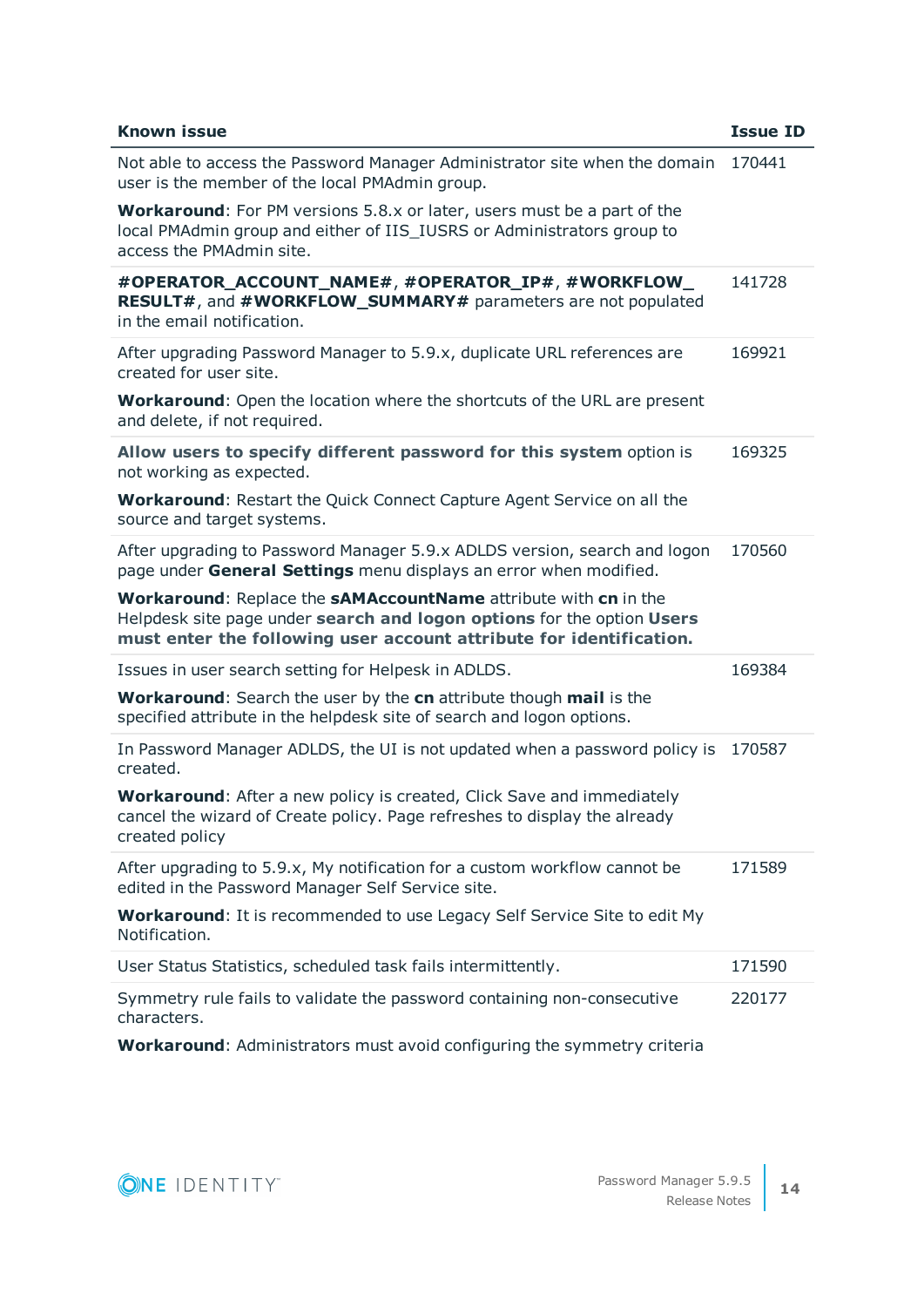| <b>Known issue</b>                                                                                                                                                                                                                                                | <b>Issue ID</b> |
|-------------------------------------------------------------------------------------------------------------------------------------------------------------------------------------------------------------------------------------------------------------------|-----------------|
| Maximum number of consecutive characters within a password,<br>that read the same in both directions (pass4554word) under the<br>Symmetry Rule.                                                                                                                   |                 |
| In the Password Manager Self-Service site of the ADLDS version of Password<br>Manager, Change Language link of $Q$ & A profile is not available in the<br>Register page.                                                                                          | 221453          |
| Workaround: It is recommended to use the Legacy self-service site.                                                                                                                                                                                                |                 |
| When appropriate Authentication methods are not selected, Forgot My<br><b>Password</b> workflow screen is blank.                                                                                                                                                  | 221389          |
| <b>Workaround:</b> It is recommended to configure the Register workflow settings<br>making Security Questions as one of the registration modes.                                                                                                                   |                 |
| Dictionary rule is not working as expected when 2 beginning characters of<br>a dictionary word option is selected.                                                                                                                                                | 221468          |
| <b>Workaround:</b> Configure the complete word from the dictionary<br>(OPMDictionary.txt) as part of the Dictionary rule.                                                                                                                                         |                 |
| During Password reset, helpdesk site accepts both previous/old passwords.                                                                                                                                                                                         | 114822          |
| Workaround: user has to manually enter a different password during a short<br>duration of password reset.                                                                                                                                                         |                 |
| Post upgrade of Password Manager from 5.6.3 to 5.9.x, My questions and<br>answers profile workflow still exists.                                                                                                                                                  | 215892          |
| Workaround: Navigate toMy questions and answers profile workflow.<br>Open the Workflow Settings page and navigate to the Availability tab.<br>Click Never under Enable the workflow and Show the workflow on the<br>Self-Service site options, and then click OK. |                 |
| In the Password Manager version 5.8.2 and 5.9.x, reconnecting to a domain is<br>successful only after the two attempts.                                                                                                                                           | 166950          |
| <b>Workaround:</b> Clicking on Add Domain Connection for two times will add a<br>new domain connection.                                                                                                                                                           |                 |
| Inappropriate error message appears when recaptcha not entered for the<br>second time.                                                                                                                                                                            | 217064          |
| Workaround: Search users with correct username and recaptcha.                                                                                                                                                                                                     |                 |
| In the Password Manager self-service site of the Password Manager version<br>5.9.x, password history does not appear.                                                                                                                                             | 221152          |
| Workaround: It is recommended to use the Legacy self-service site.                                                                                                                                                                                                |                 |
| In the Password Manager self-service site, select language option does not<br>change the language in the Display user agreement action.                                                                                                                           | 217068          |

**Workaround**: It is recommended to use the Legacy version of self-service

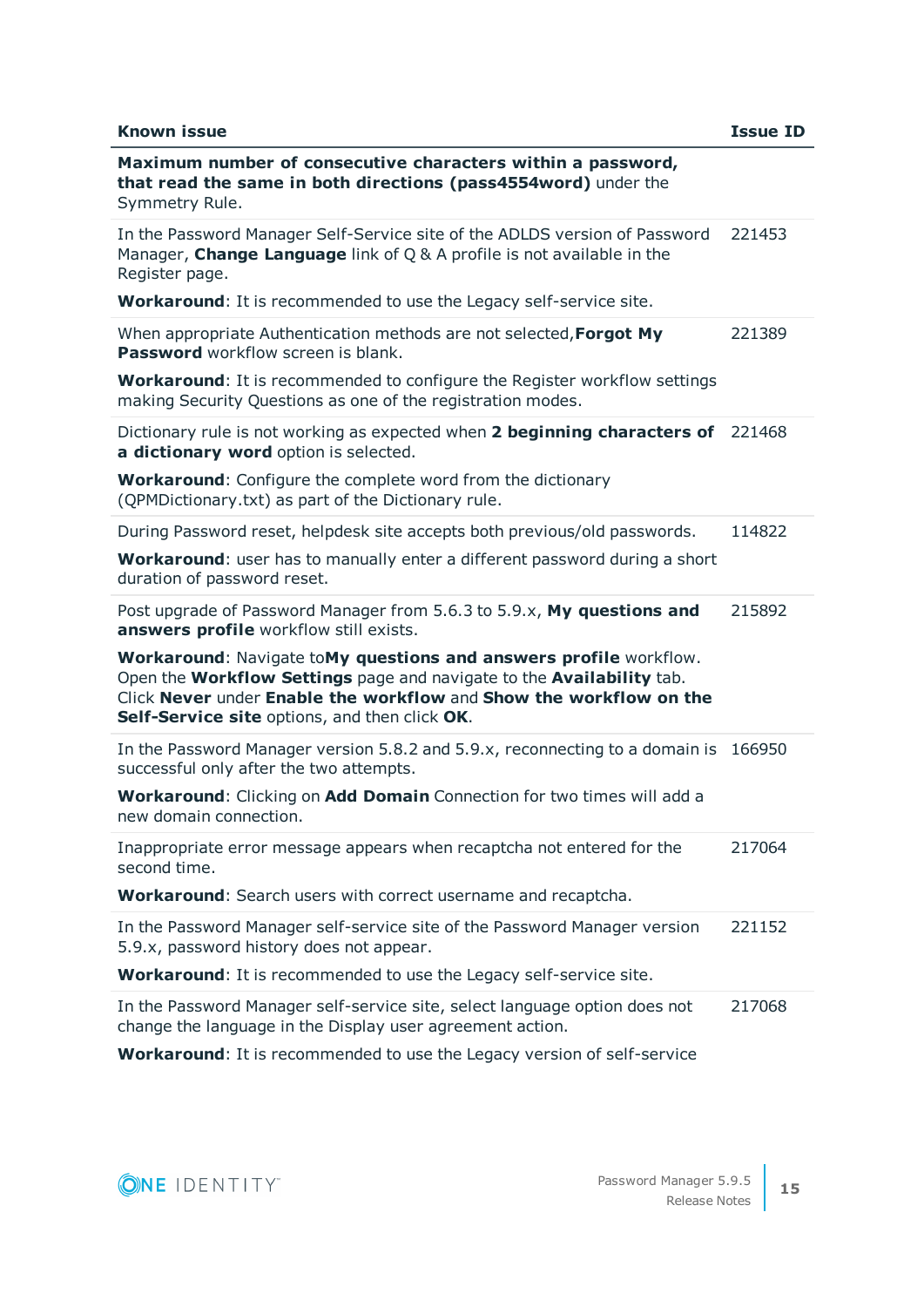| <b>Known issue</b>                                                                                                                                                                                                                              | <b>Issue ID</b> |
|-------------------------------------------------------------------------------------------------------------------------------------------------------------------------------------------------------------------------------------------------|-----------------|
| site.                                                                                                                                                                                                                                           |                 |
| Few column data required for custom activities are not available on the<br>reports generated on ADLDS.                                                                                                                                          | 170355          |
| Location sensitive Authentication (LSA) feature does not work if self-service<br>site request contain IPV6 address.                                                                                                                             | 221571          |
| <b>Workaround:</b> Do not access the self service site from an external network,<br>where the request contains an IPV6 address. LSA currently works only for<br>IPv4 addresses.                                                                 |                 |
| Forgot My Password, Manage My Passwords fails in ADLDS environment,<br>when the userscope is configured with ADLDS account.                                                                                                                     | 220171          |
| <b>Workaround:</b> Do not configure the userscope of Password Manager for<br>ADLDS using "The following AD LDS account:"                                                                                                                        |                 |
| Corporate phone attribute does not get imported from primary instance onto<br>the secondary replication instance in the Re-initialization page.                                                                                                 | 229200          |
| <b>Workaround:</b> The Corporate phone attribute could be manually changed on<br>the secondary instance to have the same value for Corporate Phone on both<br>the PM Instances.                                                                 |                 |
| Users receive both default and custom email notifications, when Q&A profile<br>is updated with any other language(other than English) in the Self service<br>site.                                                                              | 219401          |
| Workaround : Change the settings in Email user if workflow succeeds<br>workflow to Customize for the Select email template to use: option.                                                                                                      |                 |
| Password Manager for ADLDS does not support Dictionary rule in OI Password 97249<br>policies.                                                                                                                                                   |                 |
| Workaround: Do not configure dictionary rule in Password Manager for<br>ADLDS.                                                                                                                                                                  |                 |
| When the Select default Language for email in the Email Template is<br>configured as English(United States), users will receive emails only in English<br>irrespective of the language chosen during registration, in the Self service<br>site. | 85543           |
| Web interface customization does not get applied on Password Manager(AD<br>and ADLDS), when the App pool account is a domain user with minimal<br>permission.                                                                                   | 233658          |
| <b>Unregister user</b> task does not run when scheduled from the secondary<br>instance of the Password Manager server.                                                                                                                          | 233679          |
| <b>Workaround:</b> It is recommended to schedule an Unregister Users task on<br>the Primary instance of Password Manager.                                                                                                                       |                 |

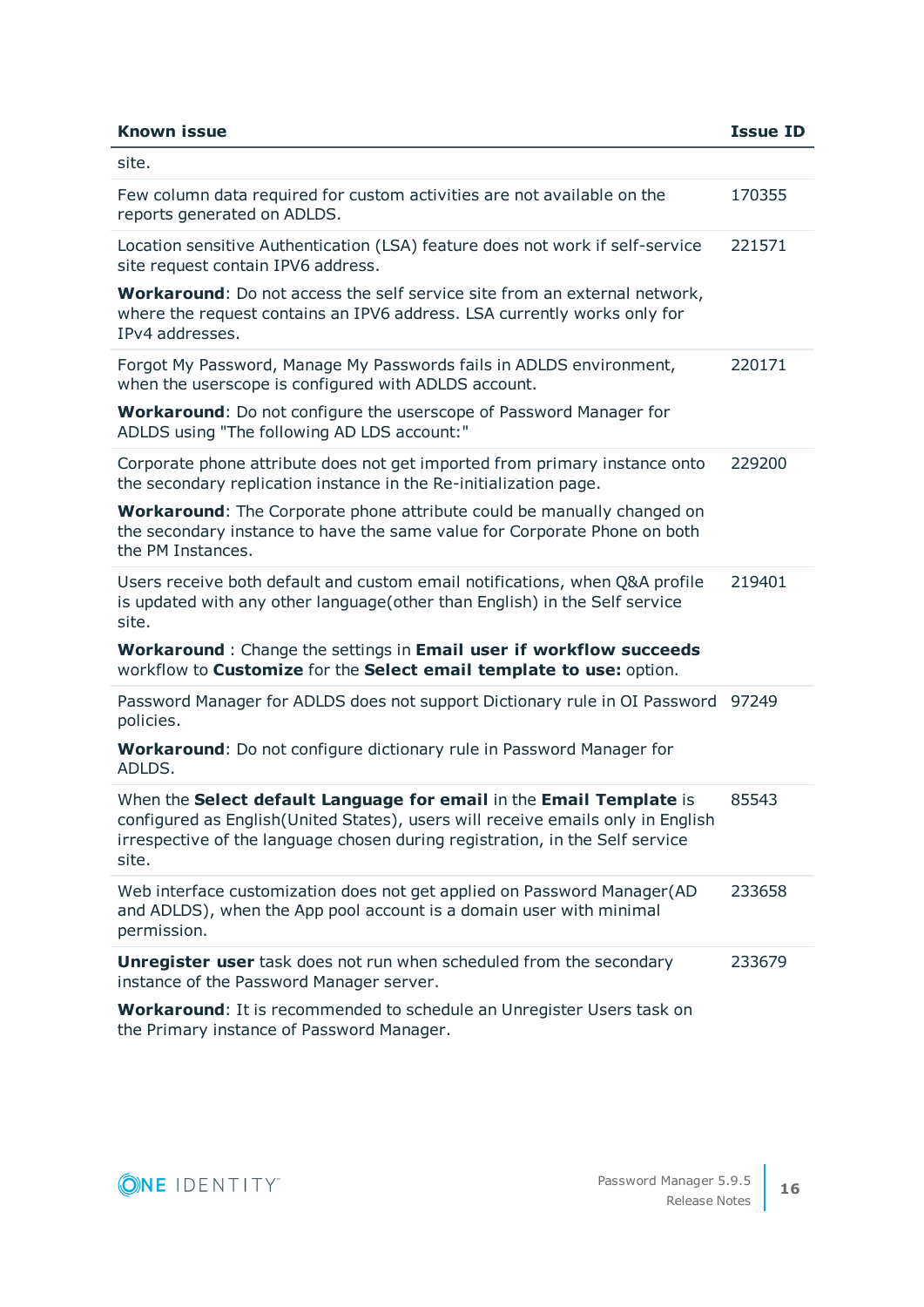| <b>Known issue</b>                                                                                          | <b>Issue ID</b> |
|-------------------------------------------------------------------------------------------------------------|-----------------|
| reCAPTCHA v3 does not work in Password Manager self-service site.                                           | 251284          |
| <b>Workaround:</b> It is recommended to use reCAPTCHA v2 instead of<br>reCAPTCHA v3 for reCAPTCHA activity. |                 |
| Post upgrade, Active Directory sites (Scheduled Task) are in disabled state.                                | 246147          |
| <b>Workaround:</b> Post upgrade, manually enable the Active Directory sites.                                |                 |

## <span id="page-16-0"></span>**System requirements**

This section provides system requirements for installing and running Password Manager and its components.

## **Password Manager Service and Administration Site requirements**

Before installing Password Manager, ensure your system meets the following minimum hardware and software requirements for Full Installation and Distributed Installation, if you have the Self-Service site and Helpdesk site installed on separate systems.

| <b>Requirement</b>      | <b>Details</b>                                                                                     |
|-------------------------|----------------------------------------------------------------------------------------------------|
| Platform                | 1.6 GHz or higher                                                                                  |
| Memory                  | At least 4 GB RAM                                                                                  |
| Hard Disk Space         | 2.7 GB of free disk space                                                                          |
|                         | <b>O</b>   NOTE: If .Net Framework is already installed, then<br>installation may take less space. |
| <b>Operating System</b> | Password Manager can be run on any of the following<br>operating systems:                          |
|                         | • Microsoft Windows Server 2012 R2                                                                 |
|                         | • Microsoft Windows Server 2016                                                                    |
|                         | • Microsoft Windows Server 2019                                                                    |

### **Table 4: Password Manager Service and Administration Site requirements**

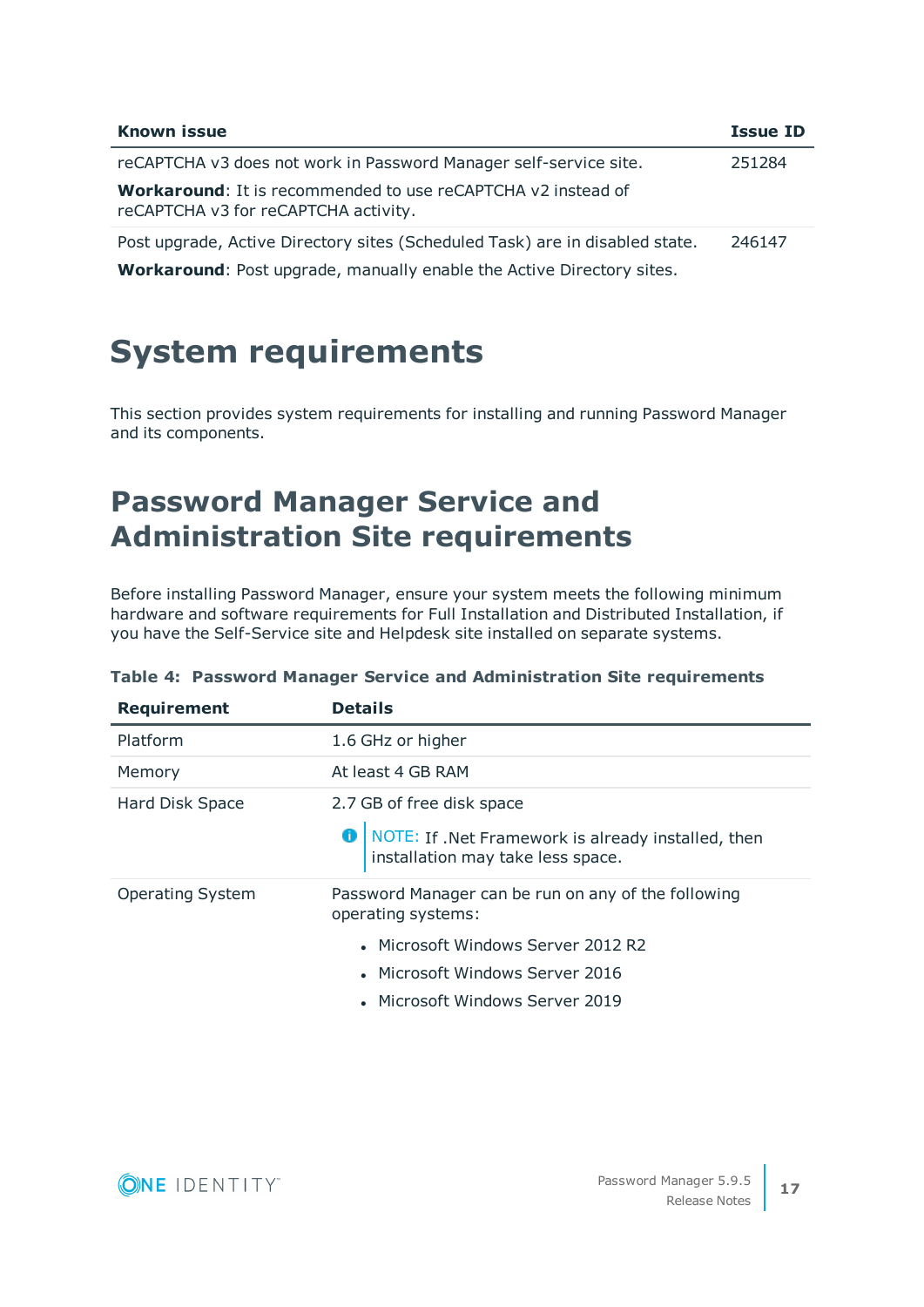| <b>Requirement</b>                             | <b>Details</b>                                                                                                                             |
|------------------------------------------------|--------------------------------------------------------------------------------------------------------------------------------------------|
|                                                | O<br>NOTE:<br>• Password Manager is not supported on Windows<br>Server Core mode setup.                                                    |
|                                                | • It is recommended not to install Password<br>Manager on the machine where Domain Control-<br>ler (DC) server is installed.               |
| <b>Internet Information</b><br><b>Services</b> | On the Web server, Password Manager requires any of the<br>following IIS versions:                                                         |
|                                                | • Microsoft Internet Information Services 7.0                                                                                              |
|                                                | • Microsoft Internet Information Services 7.5                                                                                              |
|                                                | • Microsoft Internet Information Services 8.0                                                                                              |
|                                                | • Microsoft Internet Information Services 10.0                                                                                             |
|                                                | To ensure best practice security, Password Manager should<br>be configured to use HTTPS. For more information, see<br>Administrator Guide. |
| Web Browser                                    | Microsoft Internet Explorer 11                                                                                                             |
|                                                | Microsoft Edge                                                                                                                             |
|                                                | Mozilla Firefox 10 or later                                                                                                                |
|                                                | Apple Safari 5 or later                                                                                                                    |
|                                                | Google Chrome 15 or later                                                                                                                  |
| Microsoft .NET                                 | Microsoft .NET Framework 4.7.2                                                                                                             |
| Framework                                      | o<br>NOTE: You must install .NET Framework before you<br>install Password Manager.                                                         |
| Visual C++ Runtime                             | Visual C++ Runtime Libraries 2017                                                                                                          |
| Libraries                                      | Visual C++ Runtime Libraries 2010                                                                                                          |
|                                                | Visual C++ Runtime Libraries x86 and x64 are included with<br>the Password Manager distribution package.                                   |
|                                                | You must install Visual C++ Runtime Libraries 2010 and<br>Visual C++ Runtime Libraries 2017 before you install<br>Password Manager.        |
| <b>Acrobat Reader</b>                          | <b>Acrobat Reader DC</b>                                                                                                                   |
|                                                | Acrobat Reader DC 17.009.20044 is included with the<br>Password Manager distribution package.                                              |
| Minimum screen<br>resolution                   | 1280*1024 pixels                                                                                                                           |

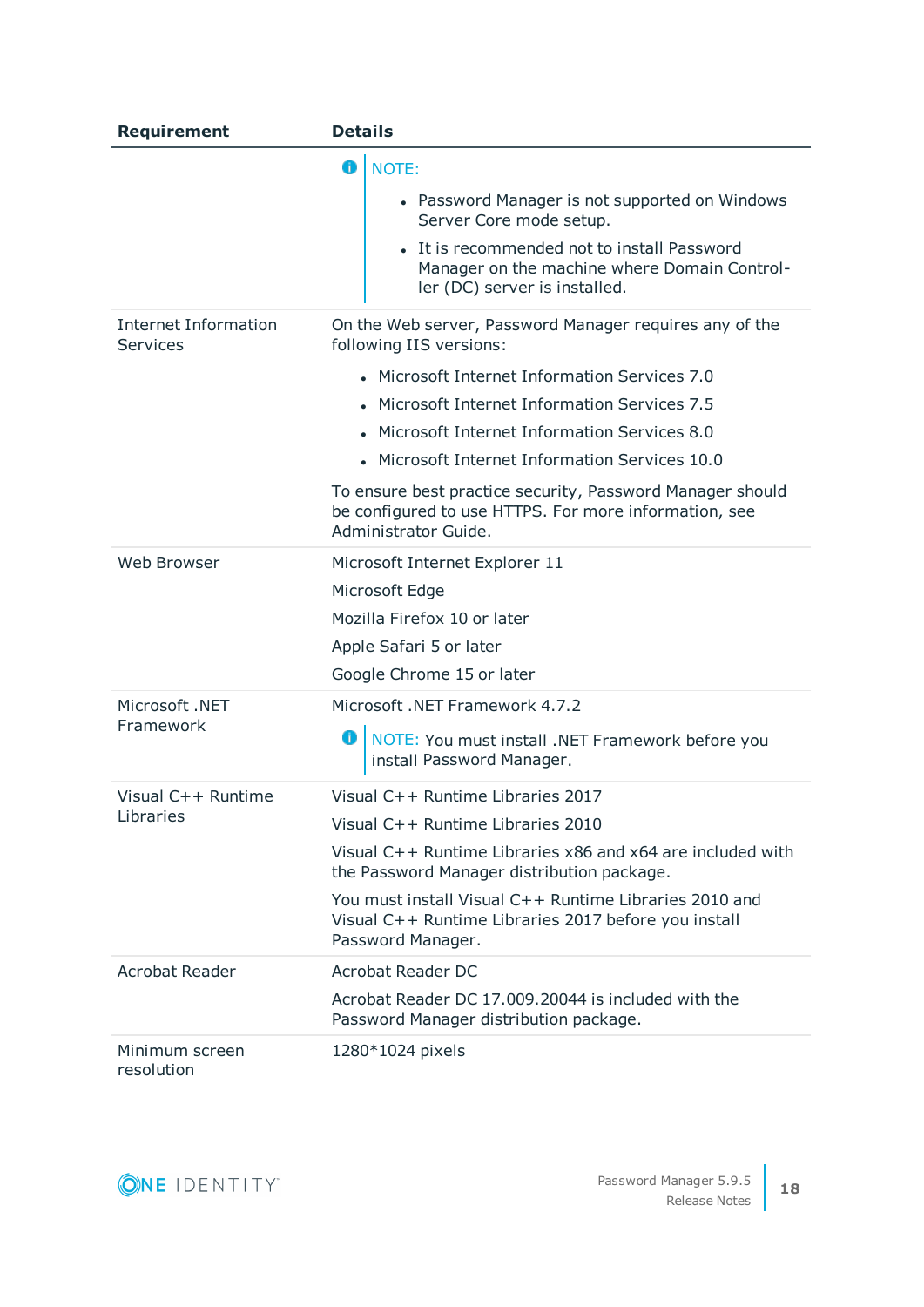Password Manager supports Windows Server 2012 R2 and later versions in domain and forest functional levels, including domains operating in a mixed mode. Note that Password Manager installation is not supported on Windows 2008 and earlier versions.

## **Self-Service site and Helpdesk site requirements**

Ensure that each of the client computers meets the following minimum software requirements:

| <b>Requirement</b>           | <b>Details</b>                                                                                 |
|------------------------------|------------------------------------------------------------------------------------------------|
| Web Browser                  | Password Manager Self-Service and Helpdesk sites require<br>any of the following Web browsers: |
|                              | • Microsoft Internet Explorer 11                                                               |
|                              | • Microsoft Edge                                                                               |
|                              | • Mozilla Firefox 10 or later                                                                  |
|                              | • Apple Safari 5 or later                                                                      |
|                              | • Google Chrome 15 or later                                                                    |
| Minimum screen<br>resolution | 1280*1024 pixels                                                                               |

**Table 5: Self-Service site and Helpdesk site requirements**

## **Password Policy Manager requirements**

To implement password policies in an Active Directory domain managed by Password Manager, deploy the Password Policy Manager component on all domain controllers in the managed domain.

The domain controllers where you plan to install a 64-bit version of Password Policy Manager component must meet the following requirements:

|  |  |  |  | Table 6: Password Policy Manager Requirements |
|--|--|--|--|-----------------------------------------------|
|--|--|--|--|-----------------------------------------------|

| Requirement             | <b>Details</b>                                                                   |
|-------------------------|----------------------------------------------------------------------------------|
| Hard Disk Space         | 30 MB of free hard disk space                                                    |
| <b>Operating System</b> | Password Policy Manager can be run on any of the following<br>operating systems: |

• Microsoft Windows Server 2012 R2

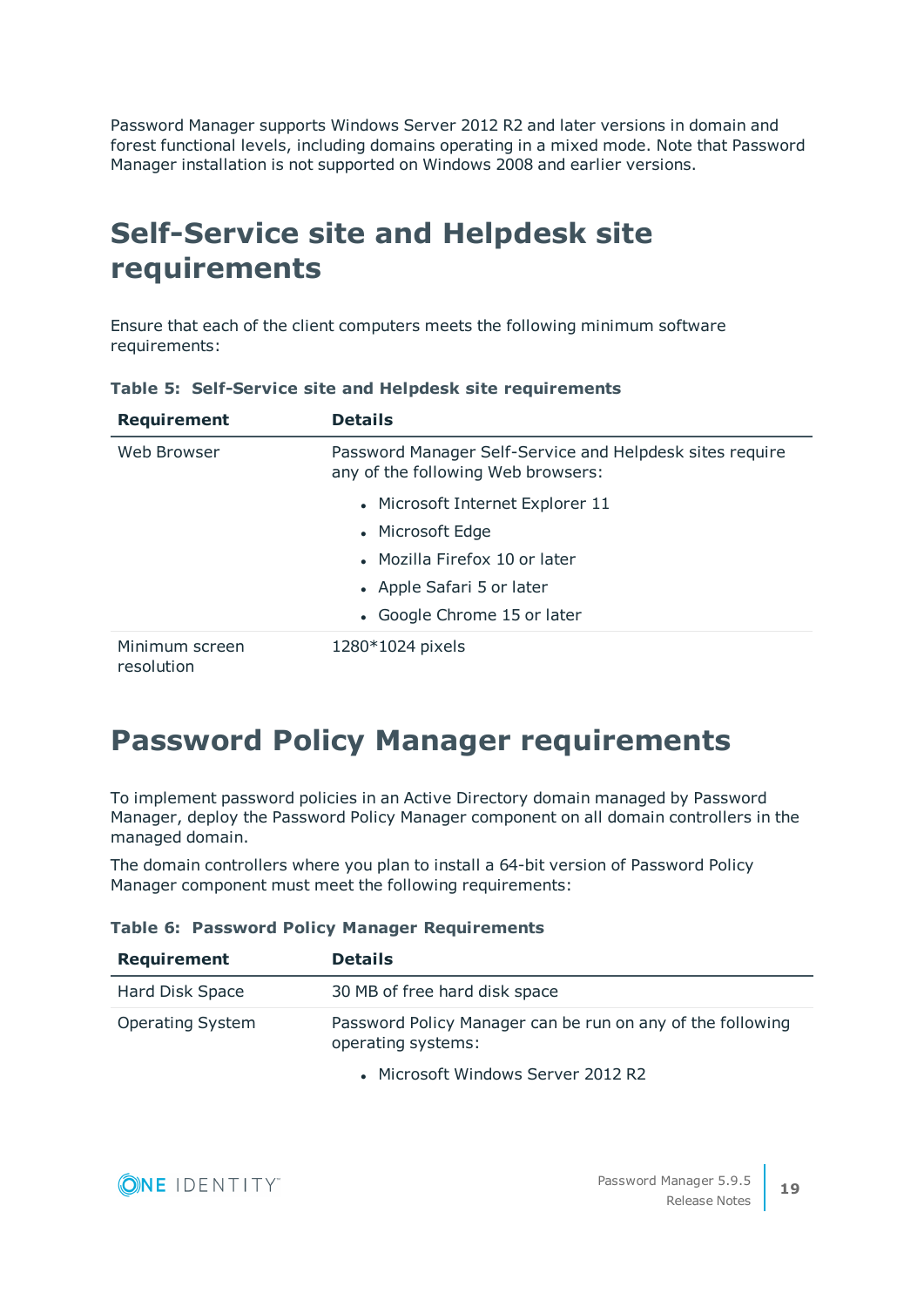| <b>Requirement</b> | <b>Details</b>                                                            |
|--------------------|---------------------------------------------------------------------------|
|                    | • Microsoft Windows Server 2016                                           |
|                    | • Microsoft Windows Server 2019                                           |
|                    | <b>NOTE:</b>                                                              |
|                    | • Password Manager is not supported on Windows<br>Server Core mode setup. |

## **Secure Password Extension requirements**

To allow password resets from the Windows logon screen, you must deploy Secure Password Extension on all target computers in a managed domain. The target computers must meet the following minimum software requirements:

| <b>Requirement</b>      | <b>Details</b>                                                                                                                                                                                                                                  |  |
|-------------------------|-------------------------------------------------------------------------------------------------------------------------------------------------------------------------------------------------------------------------------------------------|--|
| <b>Operating System</b> | Secure Password Extension can be run on any of the<br>following operating systems:                                                                                                                                                              |  |
|                         | • Microsoft Windows 8.1                                                                                                                                                                                                                         |  |
|                         | • Microsoft Windows 10                                                                                                                                                                                                                          |  |
|                         | NOTE:<br>• Operating systems that are not listed above are<br>not supported.                                                                                                                                                                    |  |
| Web Browser             | Microsoft Internet Explorer 11                                                                                                                                                                                                                  |  |
|                         | We do not recommend use of any plug-ins for Microsoft<br>Internet Explorer on computers where you plan to deploy<br>Secure Password Extension, since the plug-ins extend<br>Internet Explorer functionality and could pose security<br>threats. |  |

### **Table 7: Secure Password Extension requirements**

### **Offline Password Reset requirements**

To allow users to reset their forgotten passwords when users are not connected to the corporate network and domain is not available, you must deploy the Offline Password Reset component on all target computers in a managed domain. The target computers must meet the following minimum software requirements:

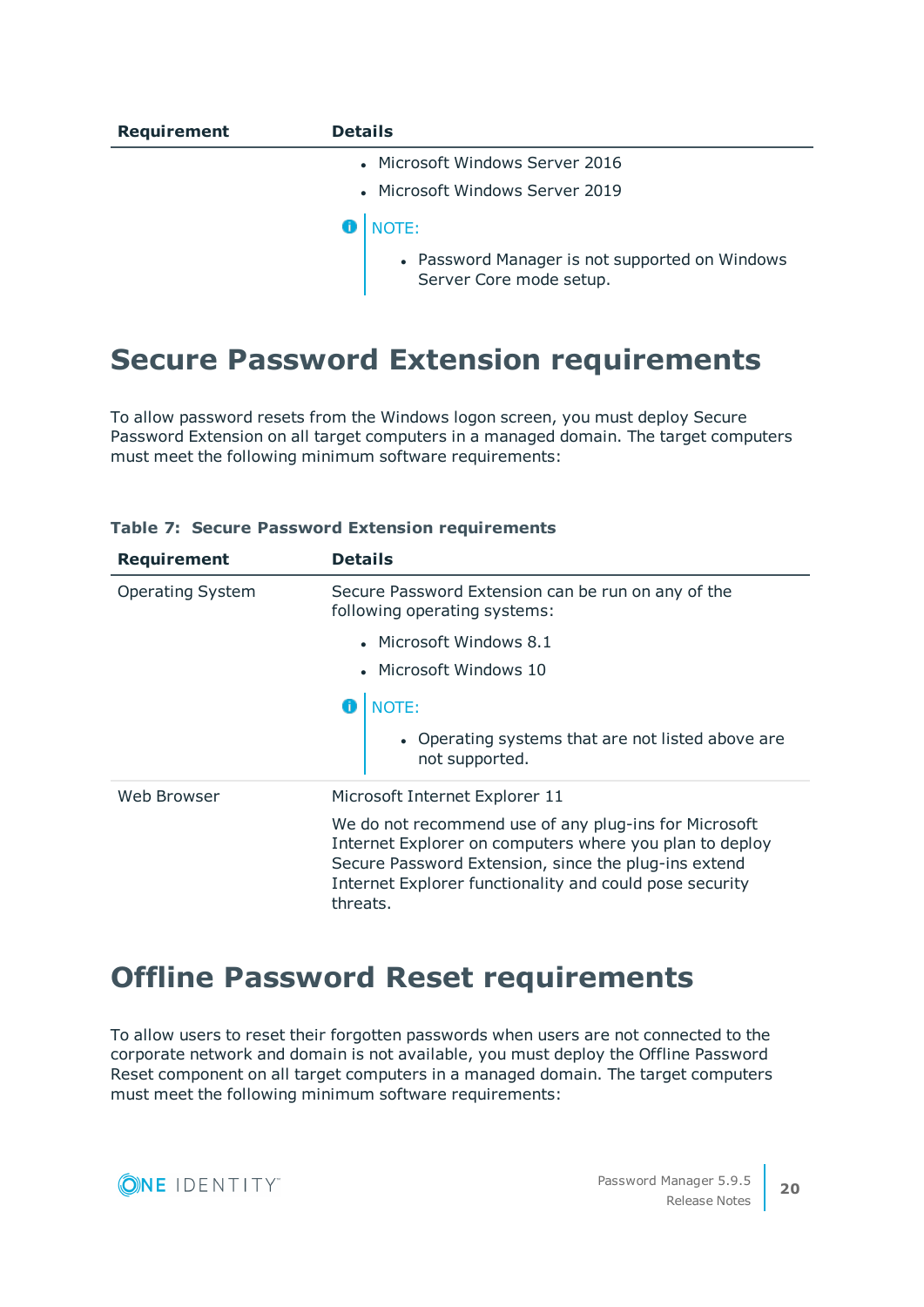The Offline Password Reset component needs to be installed prior for this to work during the Password reset time.

| Requirement             | <b>Details</b>                                                                                |                                                                           |  |
|-------------------------|-----------------------------------------------------------------------------------------------|---------------------------------------------------------------------------|--|
| <b>Operating System</b> | The Offline Password Reset component can be run on any of<br>the following operating systems: |                                                                           |  |
|                         | • Microsoft Windows 8.1<br>• Microsoft Windows 10                                             |                                                                           |  |
|                         |                                                                                               |                                                                           |  |
|                         |                                                                                               | NOTE:                                                                     |  |
|                         |                                                                                               | • Password Manager is not supported on Windows<br>Server Core mode setup. |  |
|                         |                                                                                               | • Operating systems that are not listed above are<br>not supported.       |  |

### **Table 8: Offline Password Reset requirements**

### **Password Manager Reports requirements**

To be able to use Password Manager reports, you must install SQL Server and then configure reporting settings on the Password Manager Administration site.

Report definitions included with Password Manager are designed to support the functionality of all the supported Microsoft SQL Server Reporting Services listed in the following table. All the supported Microsoft SQL Server Reporting Services in Password Manager support SSL connection.

| <b>Requirement</b> | <b>Details</b>                                        |
|--------------------|-------------------------------------------------------|
| <b>SQL Server</b>  | Any of the following SQL Server versions is required: |
|                    | • Microsoft SQL Server 2012 R2                        |
|                    | • Microsoft SQL Server 2014                           |
|                    | • Microsoft SQL Server 2016                           |
|                    | • Microsoft SQL Server 2017                           |
|                    | • Microsoft SQL Server 2019                           |

### **Table 9: Password Manager Reports requirements**

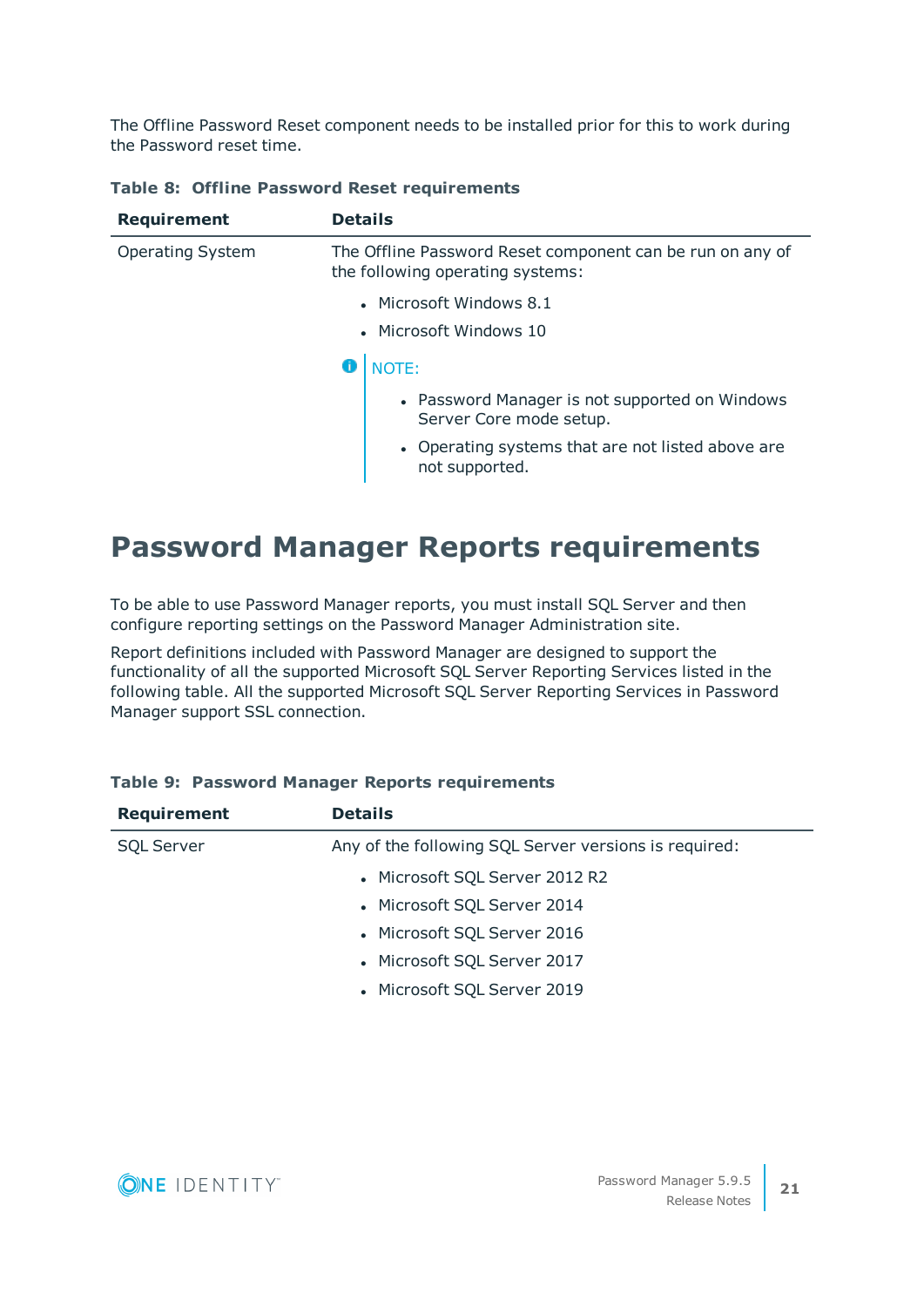## **Accessing External URLs**

To be able to download images, the following Password Manager websites need access to external URLs. The system where Password Manager is installed, must have access to internet to download images from the following URLs in the table.

### **Table 10: External URLs accessed by Password Manager**

| <b>Site</b>                                                                      | <b>External URL</b>             |  |
|----------------------------------------------------------------------------------|---------------------------------|--|
| User site                                                                        | Google api.js                   |  |
| If you are using Starling, make sure that you have access to the following URLs. |                                 |  |
| Admin Site                                                                       | 2faclient.cloud.oneidentity.com |  |
| Self-Service Site                                                                | 2faclient.cloud.oneidentity.com |  |
| <b>Helpdesk Site</b>                                                             | 2faclient.cloud.oneidentity.com |  |

## <span id="page-21-0"></span>**Upgrade and compatibility**

Password Manager 5.9.5 is upgradable over version 5.8.2 or later.

For more information on the upgrade, please refer to the **Upgrading Password Manager** section in the Administration guide.

# <span id="page-21-1"></span>**Product licensing**

For the license management instructions, see the Licensing section in the Password Manager Administrator Guide.

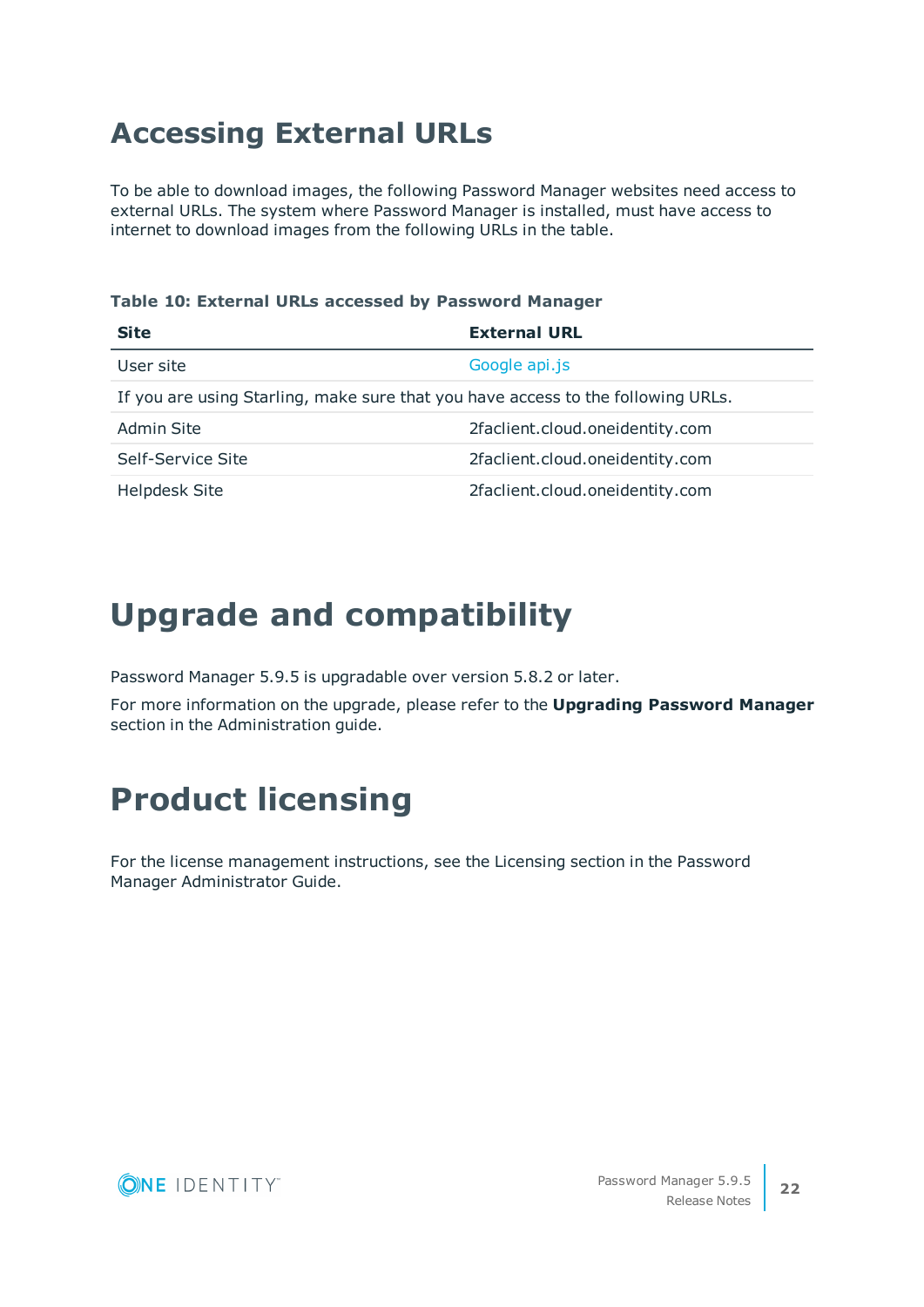# <span id="page-22-0"></span>**Getting started with Password Manager 5.9.5**

### **Installation instructions**

You can use the following steps to install Password Manager:

- 1. Run **autorun.exe**, located in the root folder of the Password Manager distribution CD.
- 2. Ensure that Adobe Acrobat Reader is installed on your computer. If not, go to the **Redistributables** page in the **Autorun** window and click **Adobe Acrobat Reader** to install the viewer.
- 3. Go to the **Documentation** tab in the **Autorun** window.
- 4. Click **Administrator Guide** to display the document.
- 5. Follow the instructions in the **Administrator Guide** to install Password Manager components.

# <span id="page-22-1"></span>**Globalization**

This section contains information about installing and operating this product in non-English configurations, such as those needed by customers outside of North America. This section does not replace the materials about supported platforms and configurations found elsewhere in the product documentation.

This release is Unicode-enabled and supports any character set. It supports simultaneous operation with multilingual data. This release is targeted to support operations in the following regions: North America, Western Europe and Latin America, Central and Eastern Europe, Far-East Asia, Japan.

The release is localized to the following languages: Chinese (Simplified), Chinese (Traditional), Czech, Danish, Dutch, French, German, Italian, Japanese, Korean, Polish, Portuguese (Brazil), Portuguese (Portugal), Russian, Spanish, Swedish.

Password Manager Self-Service site is not localized in any language other than English.

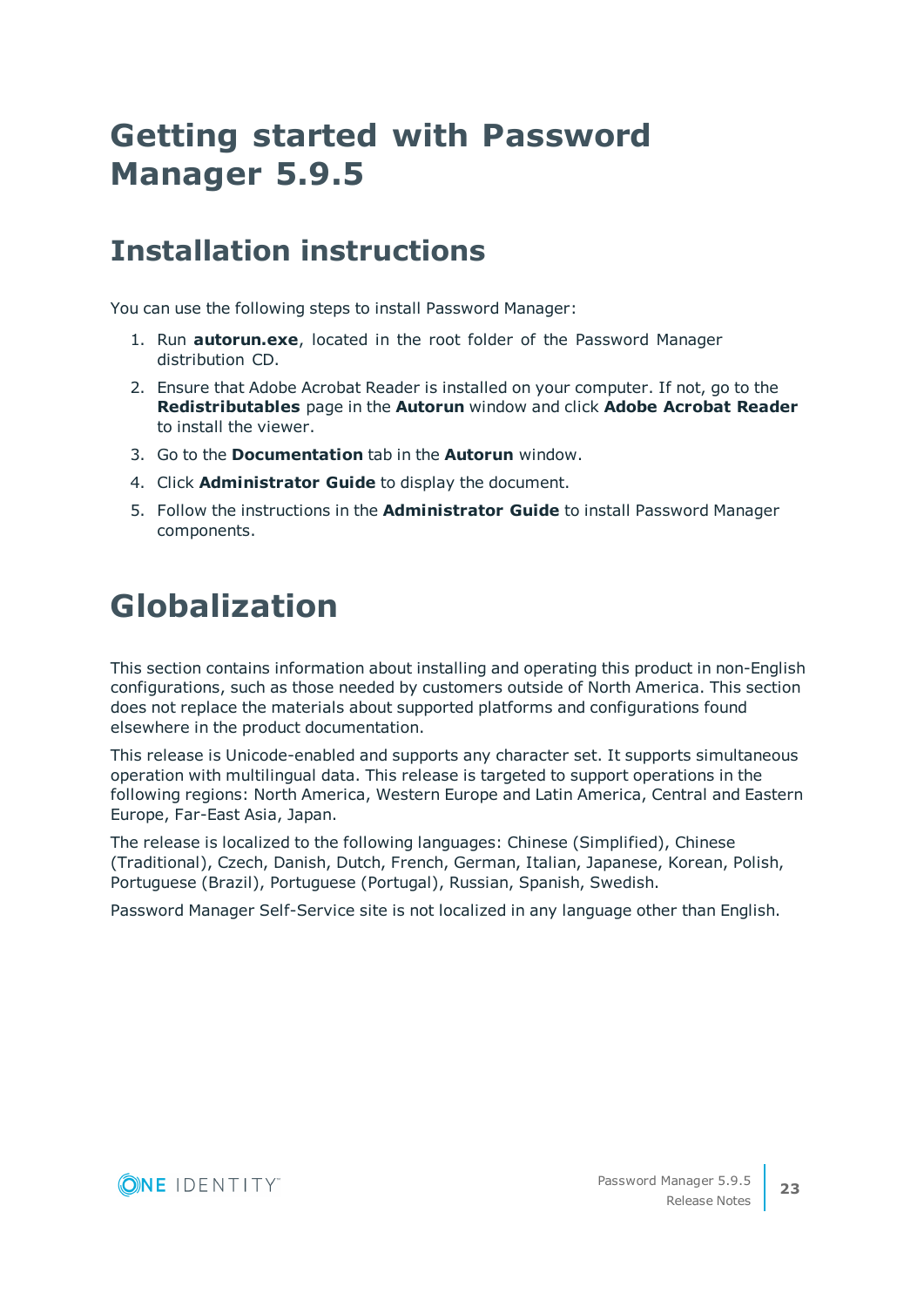## **About us**

One Identity solutions eliminate the complexities and time-consuming processes often required to govern identities, manage privileged accounts and control access. Our solutions enhance business agility while addressing your IAM challenges with on-premises, cloud and hybrid environments.

## **Contacting us**

For sales or other inquiries, visit <https://www.oneidentity.com/company/contact-us.aspx>.

### **Technical support resources**

Technical support is available to One Identity customers with a valid maintenance contract and customers who have trial versions. You can access the Support Portal at [https://support.oneidentity.com/.](https://support.oneidentity.com/)

The Support Portal provides self-help tools you can use to solve problems quickly and independently, 24 hours a day, 365 days a year. The Support Portal enables you to:

- Submit and manage a Service Request
- View Knowledge Base articles
- Sign up for product notifications
- Download software and technical documentation
- View how-to-videos at [www.YouTube.com/OneIdentity](http://www.youtube.com/OneIdentity)
- Engage in community discussions
- Chat with support engineers online
- View services to assist you with your product